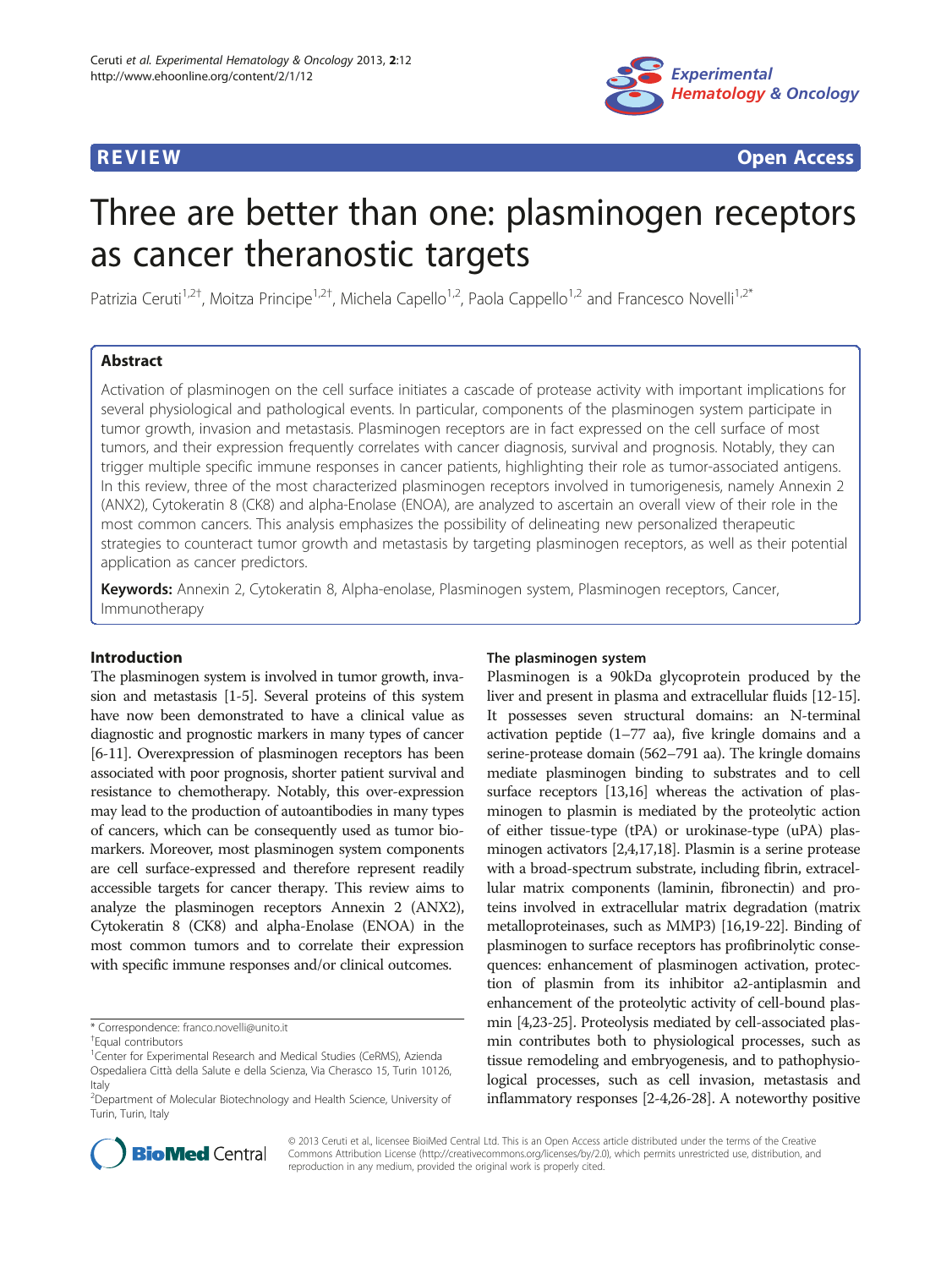correlation exists between elevated levels of plasminogen activation and malignancy [\[2](#page-5-0)[,29\]](#page-6-0).

Plasminogen receptors bind plasminogen by carboxyterminal lysines, and this common recognition motif results in a similar affinity of plasminogen for most of its receptors (Kd  $\approx 1 \mu M$ ). Although many plasminogen receptors have been described so far [[30](#page-6-0)-[43\]](#page-6-0), the most well-known plasminogen receptors shown to play a role in cancer are ANX2, CK8 and ENOA. Interaction of the plasminogen lysine binding sites with ENOA and CK8 is dependent upon recognition of three C-terminal lysines [\[23](#page-6-0),[40\]](#page-6-0). For ENOA, an additional internal plasminogen binding site, which includes Lys256, has been proposed [[44](#page-6-0)]. On the other hand, ANX2 harbors internal amino acids that mimic C-terminal lysines and therefore requires cleavage prior to binding plasminogen [\[45\]](#page-6-0).

# Molecular features of plasminogen receptors

ANX2 is a 36 kDa peripheral membrane protein (p36) that belongs to the Annexin family, consisting of calciumdependent phospholipid-binding proteins with various membrane-related functions [\[46-48\]](#page-6-0). ANX2 either exists as a monomer, a heterodimer or a heterotetramer, the latter being composed of two copies of a 36 kDa heavy chain (p36) and two copies of an 11 kDa light chain (p11). Formation of the Anx2 heterotetramer facilitates its binding to the plasma membrane [\[45,48,49](#page-6-0)].

CK8 is an intermediate filament protein that polymerizes with CK18 to form a component of the epithelial cytoskeleton [[50](#page-6-0)]. In addition to its cytoplasmic localization it can also be expressed on the cell surface [[51,52\]](#page-6-0) where it is localized to the blebs of the cell membrane and acts as a plasminogen receptor [\[53\]](#page-6-0).

ENOA (2-phospho-D-glycerate hydrolase) was initially discovered as a metalloenzyme that catalyzes the dehydration of 2-phospho-D-glycerate (PGA) to phosphoenolpyruvate (PEP) in the glycolytic pathway [[54,55](#page-6-0)]. In vertebrates, the enzyme has three different isoforms (alpha, beta, and gamma) codified by three independent loci. While ENOA is mostly ubiquitous, beta- and gamma-enolase are almost exclusively found in muscle and in neuronal tissues, respectively [\[54,56,57](#page-6-0)]. ENOA can form homo- or heterodimers, such as alpha-alpha, alpha-beta and alpha-gamma [\[58,59](#page-6-0)]. Both homo- and heterodimers can be expressed on the cell surface where they act as plasminogen receptors.

Interestingly ANX2, CK8 and ENOA amino acid sequences lack a transmembrane portion, and the mechanism by which they are displayed on the cell surface remains unknown. Several mechanisms have been proposed for the cell surface expression, including lipid binding followed by translocation to the outer membrane [\[60\]](#page-7-0); penetration and projection through the plasma membrane as a part of a protein complex [\[52,](#page-6-0)[61](#page-7-0)]; and non-covalent association to the cell membrane after proteolytic release from cells into

the extracellular space [[62-64\]](#page-7-0). In the case of ANX2 and ENOA, post-translational modifications, such as acylation, acetylation, methylation and phosphorylation, particularly common in tumor cells, may also play a role [\[65-67\]](#page-7-0).

#### Expression and function of ANX2 in cancer

ANX2 is physiologically expressed on the surface of epithelial cells, vascular endothelial cells and macrophages and is not only involved in plasminogen activation but also in many biological processes that include inflammation, cell proliferation, angiogenesis, cell–cell interactions and membrane bridgings, exocytosis and endocytosis, cell growth and apoptosis [[48](#page-6-0)[,68-73](#page-7-0)]. All these functions are due to its ability to interact with actin filaments in the cytoskeletal system, to locate proteases and other extracellular matrix components (plasminogen-plasmin-tPA) on the cell surface through tetramerization, or by acting as a major substrate for phosphorylation and as a second messenger of growth-mediating receptor [\[49\]](#page-6-0). Indeed, ANX2 is phosphorylated on Tyr23, Ser11 and Ser25 residues by c-Src, v-Src and Protein Kinase C (PKC), respectively [[74](#page-7-0)-[76\]](#page-7-0) after activation of insulin receptor [[77](#page-7-0)], insulin growth factor regulator [\[78\]](#page-7-0), platelet-derived growth factor-R [\[79](#page-7-0)], fibroblast growth factor (FGF) or epidermal growth factor (EGF) [[80](#page-7-0)]. Therefore, ANX2 may play a role as a second messenger for transduction of growth and differentiation.

During oncogenic transformation, ANX2 is usually upregulated and is a marker of aggressiveness in the majority of cancer types (Table [1](#page-2-0)) [[68,81-101](#page-7-0)]. As a result, it is a valuable tool for cancer diagnosis. In fact, in hepato-cellular carcinoma (HCC), ANX2 has been proposed as a differential diagnostic marker, in combination with glypican-3 (GPC3), glutamine synthetase (GS) and heat shock protein 70 (HSP70) [\[65,85,86,90,93,98,100](#page-7-0)[-104\]](#page-8-0). ANX2 downregulation has also been reported in certain cancers, such as laryngeal and esophageal squamous cell carcinoma, head and neck dysplasia [[105](#page-8-0)-[109\]](#page-8-0), osteosarcoma [[110\]](#page-8-0) and prostate cancer [\[111](#page-8-0)-[113\]](#page-8-0) (Table [1](#page-2-0)). In osteosarcoma and oral carcinoma, ANX2 overexpression is generally associated with well-differentiated tumors and, in certain cases, ANX2 down-regulation was observed in poorly-differentiated cancer which may be due to its ability to promote differentiation independently from its plasminogen-binding function [[107,110\]](#page-8-0). Indeed, in oral carcinoma two different groups have reported an increased expression of ANX2 in tumor tissue compared to the surrounding normal mucosa or mucosa from patients without oral cancer [\[100,](#page-7-0)[107](#page-8-0)]. Rodrigo et al. also added a clinical correlation analysis in which the lower expression of ANX2 seemed to correlate with a poor prognosis. Even if these studies appear controversial, both groups reported that in poorly differentiated tumors, which usually correlate with a bad prognosis, ANX2 was down-regulated. We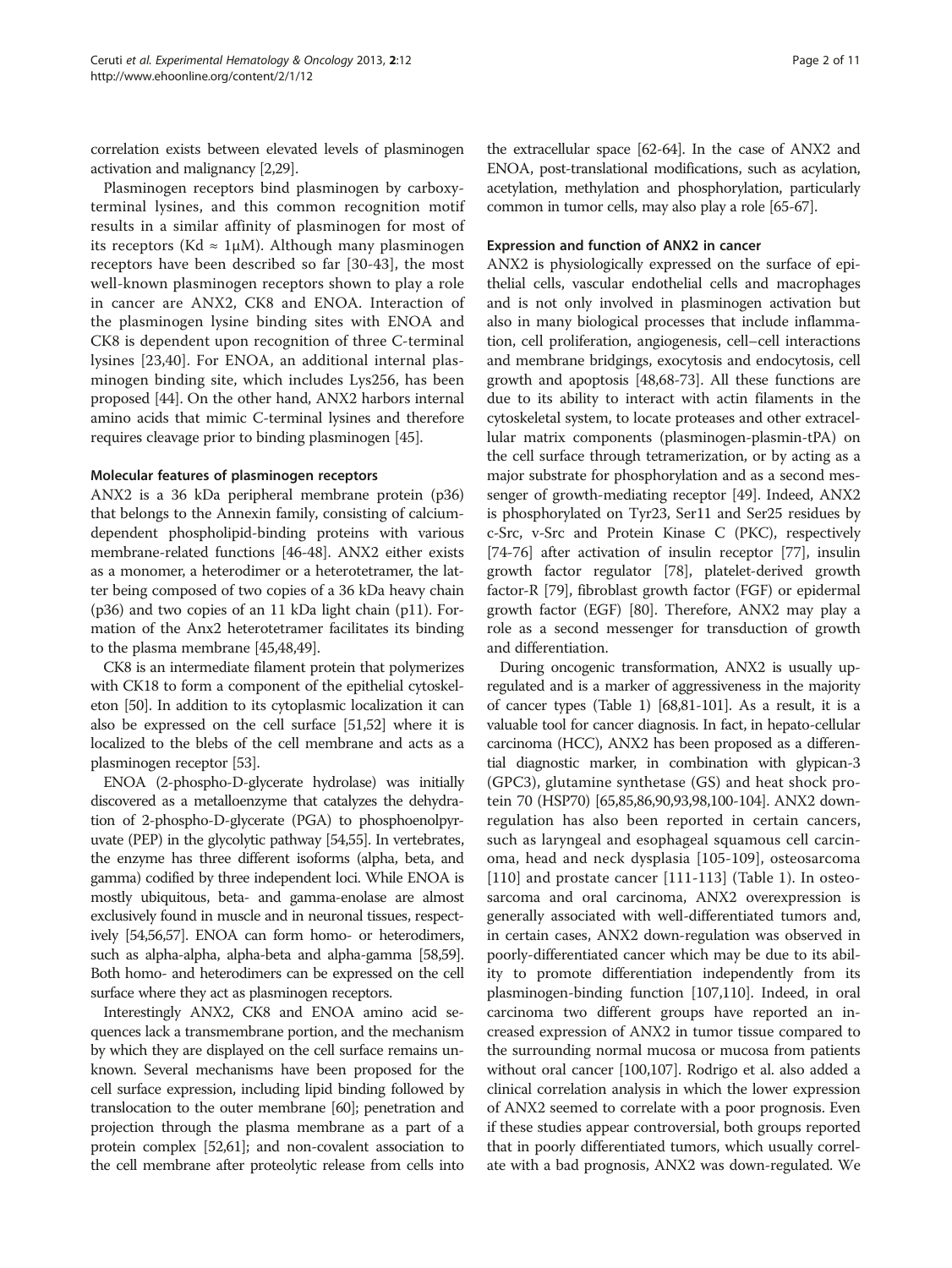| <b>Cancer tissue</b>    | Expression                           | Immune<br>response | <b>Clinical correlation</b>           | <b>Function</b>                                         |
|-------------------------|--------------------------------------|--------------------|---------------------------------------|---------------------------------------------------------|
| Bone                    | protein [110]                        |                    |                                       | Metastasis [110]                                        |
| <b>Brain</b>            | protein [97,98]                      |                    | Diagnosis [98]                        |                                                         |
| Breast                  | mRNA [99]                            |                    |                                       | Chemoresistance, Growth, Metastasis<br>[99,114-116,118] |
| Colon                   | mRNA, protein [86,89,96]             |                    | Prognosis [86]                        |                                                         |
| Gastric                 | protein [85]                         |                    | Prognosis [85]                        |                                                         |
| Head and neck           | mRNA, protein [100]<br>$[105 - 109]$ | Ab [119,120]       | Prognosis [100]                       |                                                         |
| Hematopoietic<br>system | mRNA [95] protein [68,91]            |                    |                                       | Growth, Metastasis [68,91]                              |
| Kidney                  | protein [84,101]                     |                    | Survival, Prognosis [101]             | Metastasis [121]                                        |
| Liver                   | mRNA, protein<br>[88,90,92,93]       |                    | Diagnosis, Prognosis<br>[90, 93, 103] |                                                         |
| Lung                    | protein [82]                         | Ab [122]           |                                       | Growth, Metastasis [117]                                |
| Ovary                   |                                      | Ab [123]           |                                       |                                                         |
| Pancreas                | mRNA, protein [81,87]                | Ab [65,124]        | Survival, Prognosis [65,104]          | Chemoresistance, EMT, Metastasis [65,104]               |
| Prostate                | protein [102,111-113]                |                    | Prognosis [102]                       | Growth, Metastasis [47,102]                             |
| Skin                    |                                      | T cells [125]      |                                       |                                                         |
| Thyroid                 | mRNA [83,94]                         |                    |                                       |                                                         |

<span id="page-2-0"></span>

|  |  | Table 1 Expression, immune response, clinical correlation and function of ANX2 in cancer |  |  |  |  |  |  |
|--|--|------------------------------------------------------------------------------------------|--|--|--|--|--|--|
|--|--|------------------------------------------------------------------------------------------|--|--|--|--|--|--|

can therefore speculate that ANX2 is up-regulated even in oral carcinoma, but microenvironment and inflammatory responses related to the anaplastic condition induce down-regulation of ANX2 during cancer progression. Opposite trends reported ANX2 as a suitable prognostic marker in HCC, renal (CRCC), colorectal and gastric carcinomas, where its expression negatively correlates with a favorable clinical outcome [\[85,93](#page-7-0),[96,100,101](#page-7-0)]. In fact, when up-regulated, ANX2 contributes to cancer invasion and metastasis by acting as a co-receptor for plasminogen, tPA and pro-cathepsin B [\[49\]](#page-6-0). ANX2-dependent plasmin generation is required for invasion, metastasis and angiogenesis in several cancer types [\[47](#page-6-0)[,65,68](#page-7-0),[114-117](#page-8-0)]. For example, it has been demonstrated that in pancreatic cancer (PDAC), tyrosine 23 phosphorylation is necessary for cellsurface localization of ANX2. This translocation is critical for the Transforming Growth Factor beta (TGFbeta) induced, Rho-mediated epithelial-to-mesenchymal transition (EMT) [[65](#page-7-0)]. Moreover, in PDAC, ANX2 overexpression is a predictor of rapid recurrence after surgery in patients who have undergone gemcitabine-adjuvant chemotherapy [[104\]](#page-8-0). In conclusion, we can hypothesize that in tumors where ANX2 is overexpressed, its role as a plasminogen receptor predominates, and is responsible for the metastatic process, while in tumors where ANX2 is down-regulated, plasminogen-independent mechanisms favor the malignant state through anaplastic transformation.

# Expression and function of CK8 in cancer

Several mechanisms have been proposed for the expression of CK8 on the cell surface. In transformed cells, surface expression could be due to insufficient incorporation into intermediate filaments due to over-production of CK8 [\[64](#page-7-0)]. Indeed, CK8 is over-expressed both at the mRNA and the protein level in various carcinomas (Table [2\)](#page-3-0) and is present at the cell surface of several human cancers and established tumor cell lines [\[51,52](#page-6-0)[,64,88](#page-7-0)[,126-129](#page-8-0)]. By contrast, healthy human tissues do not express CK8 at the cell surface, with the exception of a sporadic and weak CK8 membrane localization in the liver and heart [\[127,130\]](#page-8-0).

When present on the cancer cell surface, CK8 binds plasminogen and promotes its activation through plasminogen activators. In breast cancer cells it also works as a receptor for uPA [[134](#page-8-0)], suggesting a model in which CK8, in complex with uPA, plasminogen and fibronectin constitutes a signaling platform capable of modulating cell adhesion and growth. Indeed, increased expression of CK8/CK18 has been shown at the invasive front of certain tumors [[145](#page-9-0)]. Of particular note, over-expression of CK8 on the tumor cell surface and in the cytoplasm correlates, both in vitro and in vivo, with increased invasiveness and metastatic properties [[144](#page-9-0)]. In breast and endometrial cancer, a clear correlation exists between CK8 expression and tumor stage [[133](#page-8-0)[,144](#page-9-0)], and CK8 confers drug resistance to chemotherapeutic treatment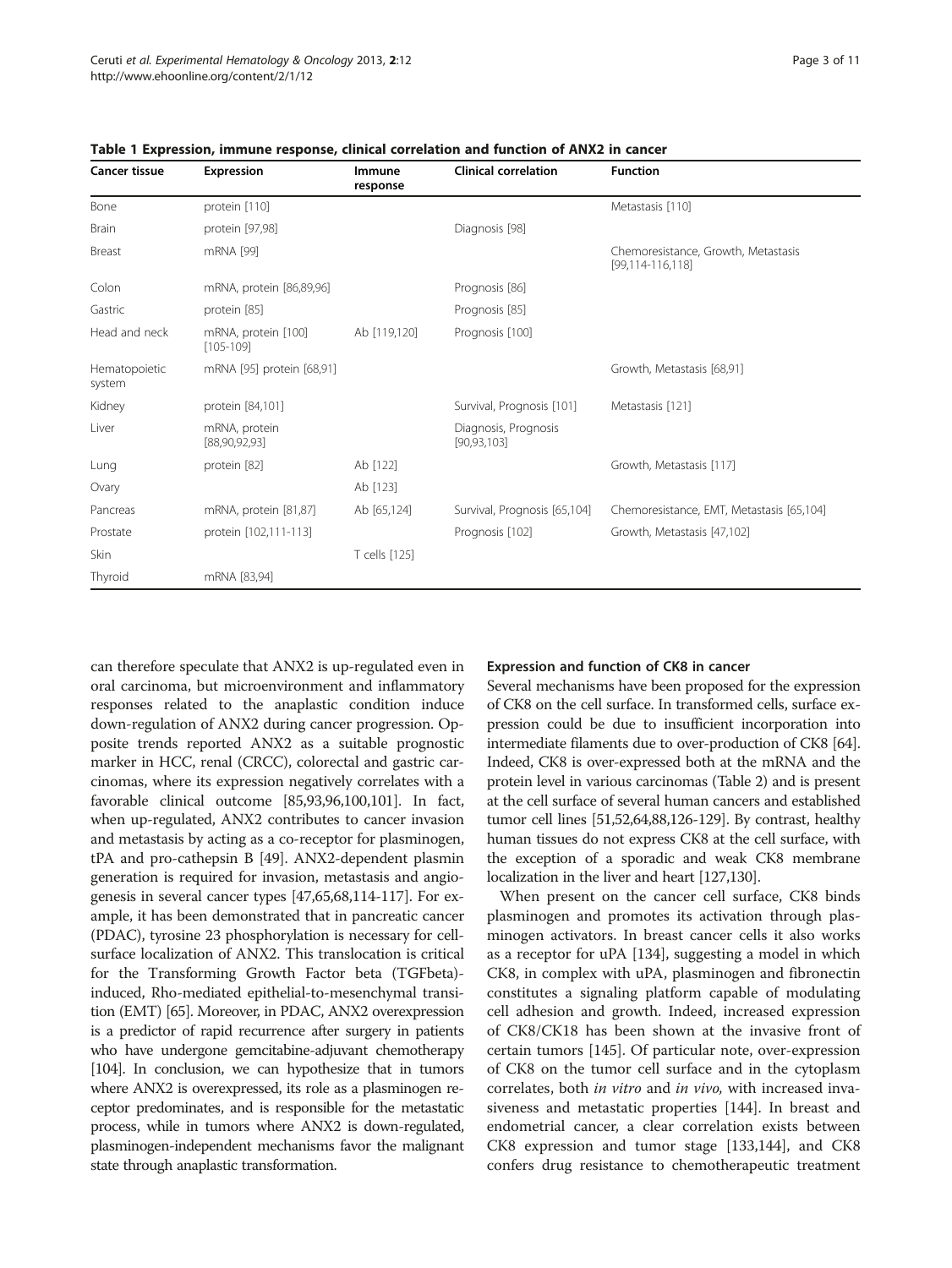| <b>Cancer tissue</b> | Expression                  | Immune<br>response | <b>Clinical correlation</b>                  | <b>Function</b>                                    |
|----------------------|-----------------------------|--------------------|----------------------------------------------|----------------------------------------------------|
| Breast               | protein [52,64,127,131]     | Ab [132]           | Prognosis, Survival, Diagnosis<br>[131, 133] | Chemoresistance, Growth, Metastasis<br>$[134-136]$ |
| Colon                |                             | Ab [137]           |                                              |                                                    |
| Gastric              | mRNA [128]                  | Ab [138]           |                                              |                                                    |
| Head and<br>neck     | protein [51]                | Ab [51,139]        |                                              |                                                    |
| Liver                | mRNA, protein [52,88]       | Ab [140,141]       | Prognosis [130]                              |                                                    |
| Lung                 | mRNA, protein<br>[126, 129] |                    | Survival [126,142]                           |                                                    |
| <b>Skin</b>          |                             |                    |                                              | Metastasis [143]                                   |
| Uterus               |                             |                    | Prognosis [144]                              | Metastasis [144]                                   |

<span id="page-3-0"></span>Table 2 Expression, immune response, clinical correlation and function of CK8 in cancer

in breast cancer cell lines [[135,136](#page-8-0)]. The effect of CK8 over-expression on survival remains controversial as in non-small cell lung carcinomas (NSCLC), increasing serum levels of CK8 were significantly associated with tumor progression and lower patient survival [[126,142](#page-8-0)], whereas breast cancer patients with low expression of CK8 and high expression of Human Epidermal Growth Factor Receptor 2 (HER2) have a higher risk of recurrence and death within 5 years (Table 2) [\[131\]](#page-8-0).

# Expression and function of ENOA in cancer

ENOA over-expression is associated with tumor development through a process known as aerobic glycolysis or the Warburg effect [\[146](#page-9-0)], which determines an increase in anaerobic glycolysis in hypoxic conditions, a very common feature in most solid tumors, but also in

the presence of normal levels of oxygen [\[147-149](#page-9-0)]. The ENOA promoter contains a hypoxia responsive element [[150,151](#page-9-0)] that leads to self up-regulation at both the mRNA and protein levels (Table 3) [[130,](#page-8-0)[152-173\]](#page-9-0). However, in a small fraction of NSCLC [\[174](#page-9-0)], ENOA expression is down-regulated and, interestingly, is a gene that can be homozygously absent in tumors [\[175](#page-9-0)]. In PDAC, ENOA is not only up-regulated but is also subjected to specific post-translational modifications, namely acetylation, methylation and phosphorylation which do not occur in normal tissue [[67,](#page-7-0)[176\]](#page-9-0).

Moreover, ENOA is expressed on the surface of hematopoietic cells, such as monocytes, T cells, B cells and neutrophils according to their activation status or pathophysiological conditions [\[54](#page-6-0)]. ENOA is localized on the cell surface of PDAC, breast and lung cancers

Table 3 Expression, immune response, clinical correlation and function of ENOA in cancer

| <b>Cancer Tissue</b>    | Expression                                 | Immune response                   | <b>Clinical correlation</b>            | <b>Function</b>                                |
|-------------------------|--------------------------------------------|-----------------------------------|----------------------------------------|------------------------------------------------|
| <b>Brain</b>            | mRNA [152]                                 |                                   |                                        |                                                |
| Bone                    | protein [170]                              |                                   | Prognosis [170]                        |                                                |
| Breast                  | mRNA, protein [164,167,177]                | Ab [178,179]                      | Prognosis, Survival [167,178]          | Chemoresistance, Metastasis<br>[167, 177, 178] |
| Colon                   | mRNA, protein [152,158,168]                |                                   |                                        |                                                |
| Gastric                 | mRNA, protein [152,162,169]                | T cells [180]                     |                                        |                                                |
| Head and neck           | mRNA, protein [155,166,171]                | Ab [119,120]                      | Prognosis [166]                        | Metastasis [166]                               |
| Hematopoietic<br>system | protein [160]                              | Ab [181]                          |                                        |                                                |
| Liver                   | mRNA, protein [130,152,156,165]            |                                   | Prognosis [156,165]                    | Growth, Metastasis [156]                       |
| Lung                    | mRNA, protein<br>[152, 159, 172, 174, 182] | Ab [159,172,178,183,184]          | Prognosis, Survival<br>[172, 174, 178] |                                                |
| Ovary                   | mRNA, protein [152,153]                    |                                   |                                        |                                                |
| Pancreas                | mRNA, protein [152,154,161,163]            | Ab and T cells<br>[154, 185, 186] | Survival [185]                         |                                                |
| Prostate                | mRNA, protein [152,187]                    |                                   |                                        |                                                |
| Skin                    | mRNA [173]                                 | Ab [173,188]                      |                                        |                                                |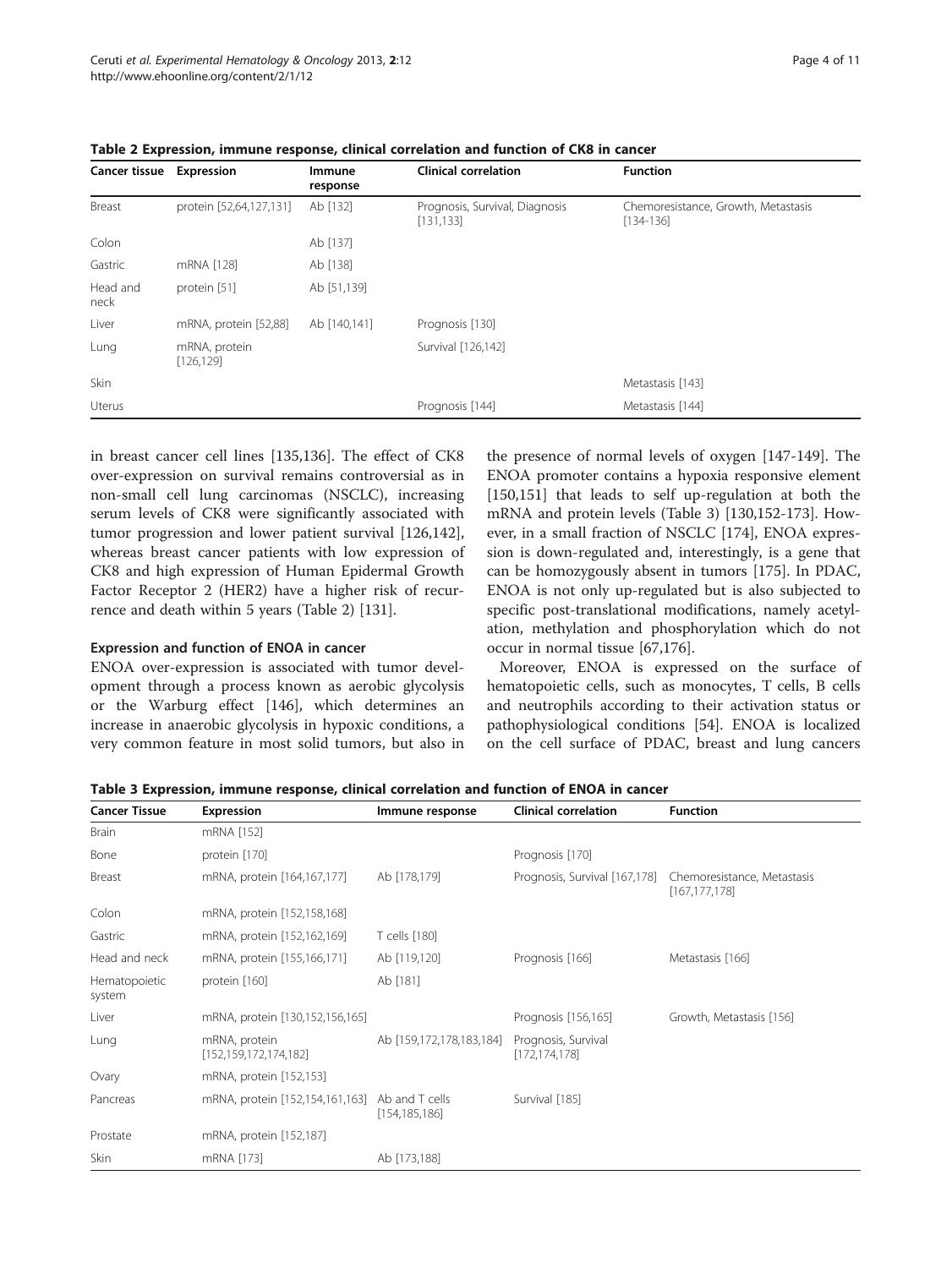[[67,](#page-7-0)[154,172](#page-9-0),[189](#page-10-0)] (Table [3](#page-3-0)), while in melanoma and NSCLC it is also secreted by exosomes [[190,191](#page-10-0)]. On cell surfaces, ENOA is part of a multi-protein complex, together with uPA receptor (uPAR), integrins and certain cytoskeletal proteins, collectively known as a metastasome, responsible for adhesion, migration and proliferation, as clearly demonstrated in ovarian cancer cells [\[192](#page-10-0)]. Moreover, since ENOA interacts with the cytoskeleton in muscle cells, its over-expression is likely to promote migration of tumor cells by providing ATP [[29](#page-6-0)]. Noteworthy, in human follicular thyroid carcinoma cells, retinoic acid causes a decrease in ENOA levels that coincides with their reduced motility [\[193\]](#page-10-0), while cell surface ENOA is enhanced in breast cancer cells rendered super-invasive following paclitaxel treatment [\[194\]](#page-10-0).

The prognostic value of ENOA expression has been observed in several tumors (Table [3\)](#page-3-0) [[156](#page-9-0),[165](#page-9-0)-[167,170](#page-9-0), [172](#page-9-0),[174,178](#page-9-0)[,185](#page-10-0)]. In breast cancer, enhanced ENOA expression correlates with a greater tumor size, poor nodal status and a shorter disease-free interval. Higher expression of ENOA increases the risk of longer distance relapse when compared to loco-regional relapse in postsurgical 4-Hydroxytamoxifen-treated Estrogen Receptor-positive breast cancer patients. Therefore, down-regulation of ENOA could be a novel pharmacological approach for overcoming 4-Hydroxytamoxifen resistance in breast cancer therapy [\[167\]](#page-9-0). In head and neck cancer and NSCLC, ENOA levels increase with cancer progression and negatively correlate with patients' overall- and progression-free survival [[166](#page-9-0)]. In HCC, ENOA expression is up-regulated in poorly differentiated tumors compared to welldifferentiated ones, and its levels positively correlate with tumor size and venous invasion [[156,165\]](#page-9-0). Even if ENO1 are not currently used in clinical routine, the altered expression or the induced immune response, as show later, may have a prognostic/diagnostic value, especially in combination with gold-standard markers. For example, in PDAC, the detection of serum antibodies against phosphorylated ENOA, in combination with the commonly used serum marker CA19.9, enhances the ability to discriminate between control and cancer patients [[185](#page-10-0)]. Taken together, these findings determine that ENOA is a good biomarker to monitor tumor progression and to predict clinical outcome.

Plasminogen receptors elicit immune responses in cancer Activation of the immune system is an early event during tumorigenesis, as illustrated by the detection of high titers of autoantibodies in patients with early-stage cancer, and correlates with the progression of malignant transformation [\[119,](#page-8-0)[195,196\]](#page-10-0). The presence of an immune response to the plasminogen receptors ANX2, CK8 and ENOA has been reported in patients with different types of cancer.

An autoantibody response against ANX2 occurs in the early stages of gingivo-buccal carcinogenesis and in PDAC, ovarian, and lung cancer (Table [1\)](#page-2-0) [\[65,](#page-7-0)[119,120,122,123\]](#page-8-0). It has been demonstrated that in melanoma, the ANX2 (208–223) peptide induces antigen-specific T cells, which can recognize cancer cells over-expressing the ANX2 molecule. This peptide may therefore be useful in immunotherapy for recruiting CD4+ type 1 helper cells locally active in the tumor environment [\[125](#page-8-0)]. Moreover, phase II clinical trial PDAC patients [[124\]](#page-8-0) showed an increased anti-ANX2 antibody response after administration of the GM-CSF (granulocyte-macrophage colony-stimulating factor) PDAC-specific vaccine, which positively correlated with prolonged survival [[65](#page-7-0)].

CK8/18 complexes elicit humoral responses in breast, gastric, colon, head and neck and liver carcinomas [[51](#page-6-0)[,132,137-141\]](#page-8-0). In squamous cell carcinoma (SCC), elevated titers of CK8-specific serum antibodies are detectable in early stage patients, while a weaker humoral response has been observed in advanced patients, probably due to immunosuppression by tumor cells. In several adenocarcinomas, patients develop an immune response against tumoral neo-epitopes of CK8 [[137](#page-8-0)], while head and neck and lung cancer patients develop autoantibodies against posttranslationally modified variants of the protein (Table [2](#page-3-0)) [[139,142](#page-8-0)]. The induction of specific antibodies against CK8 can be explained by its ectopic expression on the cancer cell surface that makes CK8 a potential candidate for antibody-based cancer therapy.

A humoral and/or T cell immune response against ENOA has been observed in patients with breast, head and neck, gastric, lung cancer, chronic myeloid leukemia, melanoma and PDAC (Table [3](#page-3-0)) [\[119,120](#page-8-0)[,154,159,172,173](#page-9-0), [178](#page-9-0)-[181,183](#page-9-0)[-186,188](#page-10-0)]. Notably, detection of autoantibodies against ENOA combined with expression of carcinoembryonic antigen (CEA) and CK19 fragment enhances the sensitivity for differential diagnosis of NSCLC [\[184](#page-10-0)]. High levels of antibodies to phosphorylated ENOA were found in PDAC, and their combination with the serological marker CA19.9 discriminates patients from controls [\[185](#page-10-0)]. The presence of the humoral response to phosphorylated ENOA also correlates with a longer progression-free survival upon gemcitabine treatment and overall survival [[185](#page-10-0)] and notably, with the presence of a specific T cell response [\[154,180,](#page-9-0)[186,197](#page-10-0)]. Conversely, a marked decrease in basal levels of ENOA-autoantibodies is a common event in late lung and breast cancers, proposing ENOAautoantibodies as a prognostic marker to monitor disease progression in these patients [\[178](#page-9-0)].

# Plasminogen receptors as therapeutic targets in cancer

Despite heterogeneous numbers of plasminogen receptors existing in eukaryotic cells, only ENOA, CK8 and ANX2 have a recognized role in human cancer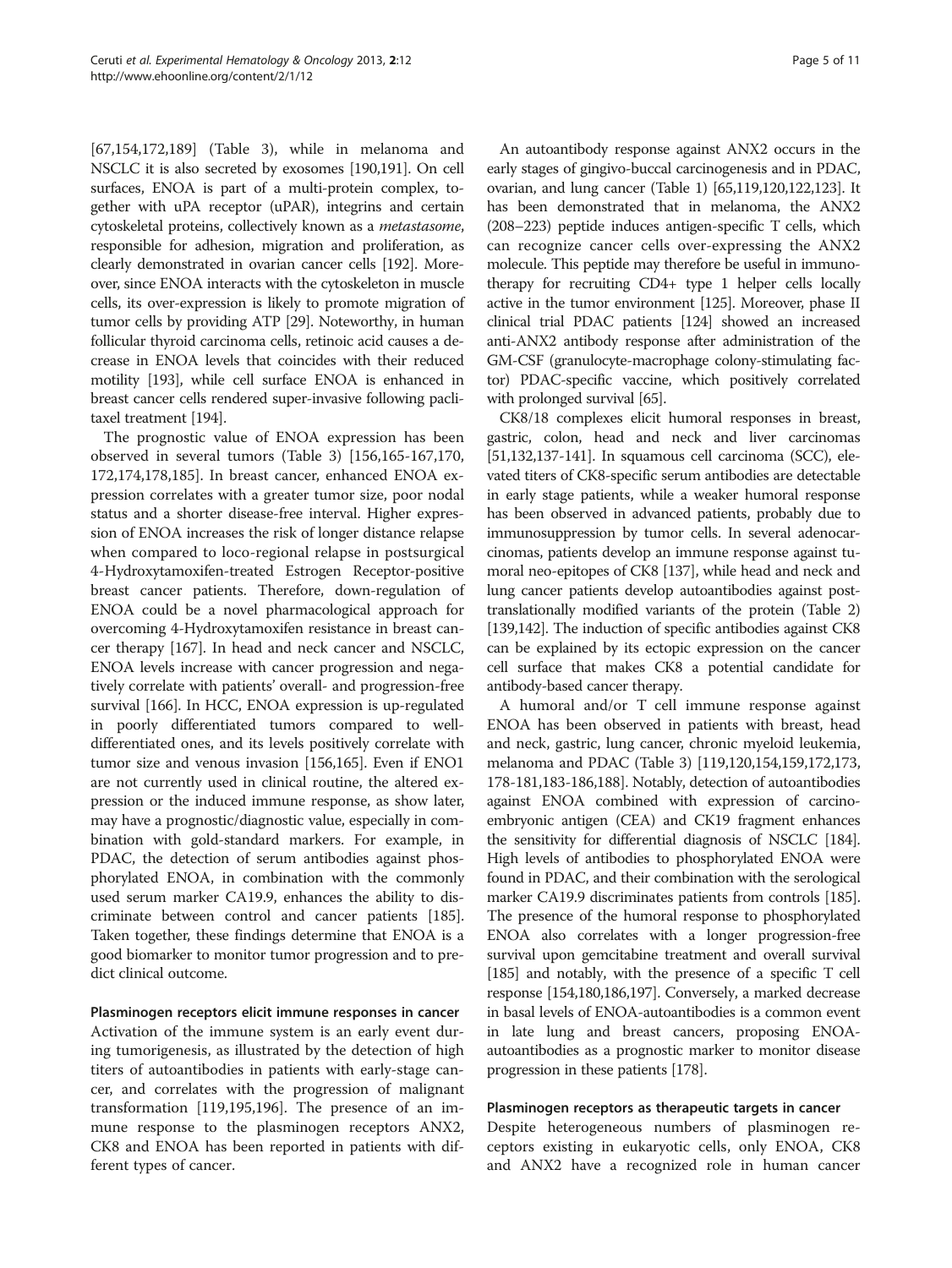<span id="page-5-0"></span>progression by promoting plasmin-dependent tumor invasion. ANX2 also behaves as a tPA receptor, whilst ENOA and CK8 do not directly bind plasminogen activators, but most likely form a multi-protein complex with uPAR and integrins [[64](#page-7-0),[67](#page-7-0)]. Nevertheless, the contribution of these three receptors to cancer development is not only linked to their plasminogen-binding capacity. Indeed ANX2, ENOA and CK8 all interact with the actin cytoskeleton and such an association could promote the migration of tumor cells independently from plasminogen-binding [[29\]](#page-6-0). These three receptors are present on the surface of the majority of human neoplasms, and in some cases, such as breast and colon, they are expressed altogether. All of these receptors elicit an antibody immune response in cancer patients that can be potentially boosted for therapeutic purposes. Regarding the potential risk of inducing an autoimmune reaction, CK8 would probably be the best candidate as it is aberrantly expressed only on the tumor cell surface. However, even the ANX2 and ENOA are frequently over-expressed by tumor cells and exposed on the cell surface. This strengthens the hypothesis for utilizing them as potential targets of therapeutic monoclonal antibodies. Notably, data obtained in animal models show a therapeutic effect of anti-ANX2 monoclonal antibody (mAb) treatment in breast, pancreatic and lung cancer by inhibiting tumor growth, suppressing metastases and prolonging survival (Table [1\)](#page-2-0) [\[65](#page-7-0)[,114,117\]](#page-8-0). Thus, blocking plasminogen receptors is a promising strategy to counteract metastasis development.

A recent paper has shown that a DNA-based vaccination against human ENOA, followed by electroporation, was able to significantly prolong the median of life expectancy of mice that spontaneously develop PDAC [[186](#page-10-0)]. Indeed, the ENOA DNA vaccine induced both a humoral and cellular response. Autoantibodies against ENOA were able to bind the cell surface of PDAC murine cells and mediate their killing by complement-dependent cytotoxicity. This "immunogenic" death might be responsible for the greater influx of CD3 into tumor and for their activation toward Th1/Th17 phenotype. Cytokines produced by these Th populations strongly supported the "effecto" switching of anti-ENOA autoantibodies [\[186\]](#page-10-0). Moreover, the ENOA-DNA vaccine significantly decreased suppressor cells such as myeloid-derived suppressor cells and regulatory T cells [\[186](#page-10-0)].

# Conclusions

Overall, with very few exceptions, all three plasminogen receptors reported here display performant diagnostic and prognostic values. Since one single receptor type is not expected to account for the entire plasminogen binding on tumor cells, a combined therapy targeting all these molecules would be desirable. Nevertheless, further studies are necessary in order to better understand the involvement of these three receptors in cancer progression, so that more effective strategies for cancer treatment may be developed.

#### Abbreviations

aa: amino acid; ANX2: Annexin 2; CA19.9: Carbohydrate antigen 19.9; CEA: Carcino-embryonic antigen; CK8: Cytokeratin 8; CK18: Cytokeratin 18; CK19: Cytokeratin 19; CRCC: Chromophobe renal cell carcinoma; EMT: Epithelial mesenchymal transition; EGF: Epidermal growth factor; ENOA: Alpha-enolase; FGF: Fibroblast growth factor; GM-CSF: Granulocyte-macrophage colonystimulating factor; GPC3: Glypican 3; GS: Glutamine synthetase; HCC: Hepatocellular carcinoma; HER2: Human epidermal growth factor receptor 2; HSP70: Heat shock protein 70; kDa: Kilo-Dalton; Lys: Lysine; mAb: monoclonal antibody; MMP3: Matrix metalloproteinases 3; NSCLC: Non-small cell lung cancer; PDAC: Pancreatic ductal adenocarcinoma; PEP: Phosphoenolpyruvate; PGA: 2-phospho-D-glycerate; PKC: Protein kinase C; SCC: Squamous cell carcinoma; Ser: Serine; TGFbeta: Transforming Growth Factor beta; Th: T helper cell; tPA: tissue-type activator; Tyr: Tyrosine; uPA: urokinase-type activator; uPAR: urokinase-type activator receptor.

#### Competing interests

The authors declare that they have no competing interests.

#### Authors' contributions

PC and MP equally contributed to writing the first draft. MC and PC refined the draft version of the manuscript. FN supervised the other contributors and critically revised the manuscript. All authors read and approved the final manuscript.

#### Acknowledgements

This work was supported in part by grants from: the European Community, Seventh Framework Program European Pancreatic Cancer-Tumor-Microenvironment Network (EPC-TM-Net, no. 256974); Associazione Italiana Ricerca sul Cancro (AIRC) 5 x 1000 (no. 12182) and IG (no. 5548 and 11643); Ministero della Salute: Progetto Integrato Oncologia; Regione Piemonte: Ricerca Industriale e Sviluppo Precompetitivo (BIOPRO and ONCOPROT), Ricerca Industriale "Converging Technologies" (BIOTHER), Progetti strategici su tematiche di interesse regionale o sovra regionale (IMMONC), Ricerca Sanitaria Finalizzata, Ricerca Sanitaria Applicata; Ministero dell'Istruzione e della Ricerca (MIUR), Progetti di Rilevante Interesse Nazionale (PRIN 2009); Fondazione Internazionale Ricerca Medicina Sperimentale (FIRMS); University of Turin, Progetti di Ateneo 2011 (RETHE ORTO11RKTW). MC is a recipient of a fellowship from the Fondazione Italiana Ricerca sul Cancro (FIRC). We thank Dr. Radhika Srinivasan for critically reviewing the manuscript.

#### Received: 28 March 2013 Accepted: 28 March 2013 Published: 17 April 2013

#### References

- Kwaan HC, McMahon B: The role of plasminogen-plasmin system in cancer. Cancer Treat Res 2009, 148:43–66.
- 2. Andreasen PA, Egelund R, Petersen HH: The plasminogen activation system in tumor growth, invasion, and metastasis. Cell Mol Life Sci 2000, 57:25–40.
- 3. Dano K, Behrendt N, Hoyer-Hansen G, Johnsen M, Lund LR, Ploug M, Romer J: Plasminogen activation and cancer. Thromb Haemost 2005, 93:676-681.
- 4. Plow EF, Herren T, Redlitz A, Miles LA, Hoover-Plow JL: The cell biology of the plasminogen system. FASEB J 1995, 9:939-945.
- 5. McMahon B, Kwaan HC: The plasminogen activator system and cancer. Pathophysiol Haemost Thromb 2008, 36:184-194.
- 6. Shin SJ, Kim KO, Kim MK, Lee KH, Hyun MS, Kim KJ, Choi JH, Song HS: Expression of E-cadherin and uPA and their association with the prognosis of pancreatic cancer. Jpn J Clin Oncol 2005, 35:342-348.
- 7. Xue A, Scarlett CJ, Jackson CJ, Allen BJ, Smith RC: Prognostic significance of growth factors and the urokinase-type plasminogen activator system in pancreatic ductal adenocarcinoma. Pancreas 2008, 36:160–167.
- 8. Tang L, Han X: The urokinase plasminogen activator system in breast cancer invasion and metastasis. Biomed Pharmacother 2013, 67:179–182.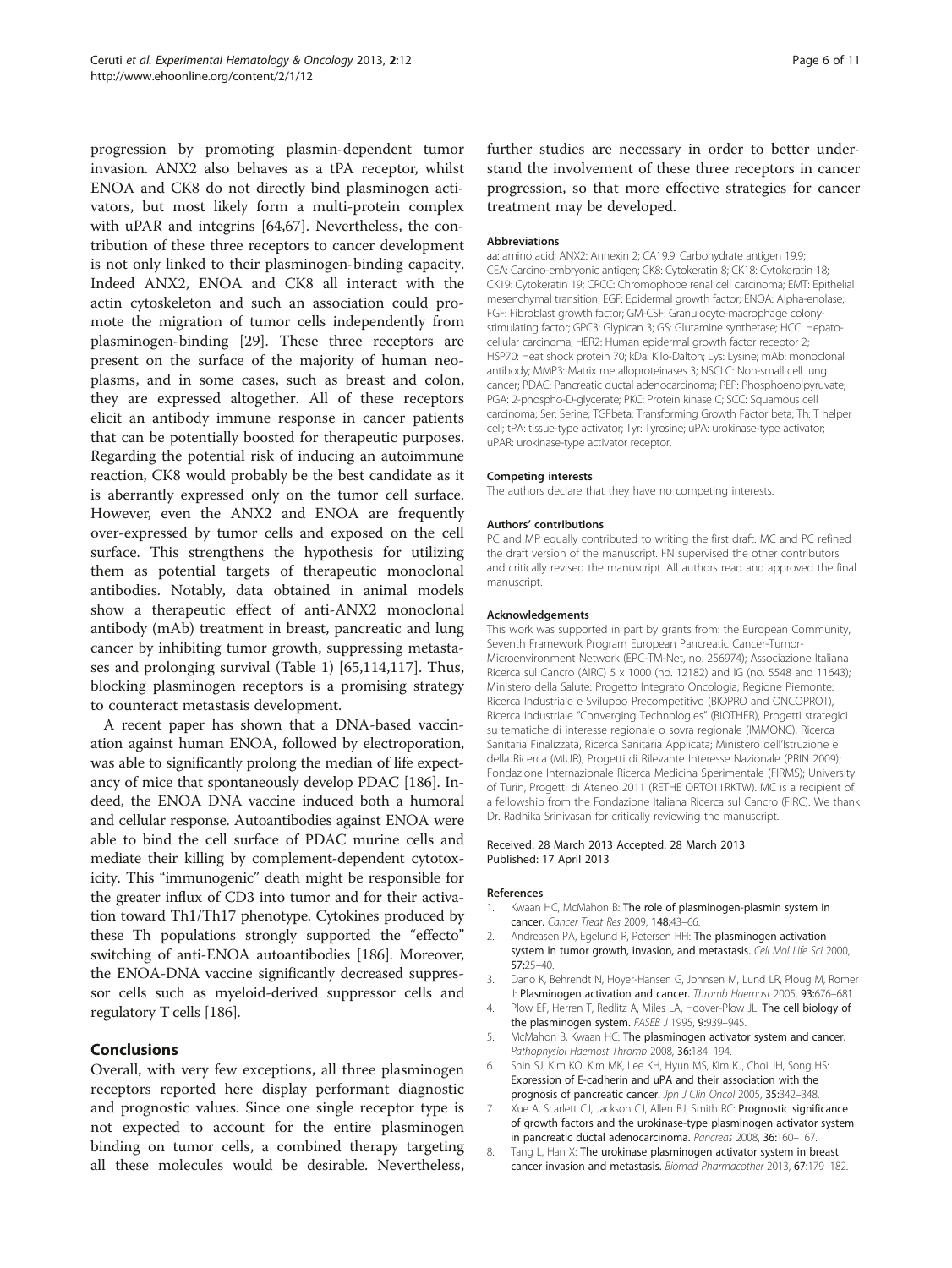- <span id="page-6-0"></span>9. Zhang W, Ling D, Tan J, Zhang J, Li L: Expression of urokinase plasminogen activator and plasminogen activator inhibitor type-1 in ovarian cancer and its clinical significance. Oncol Rep 2013, 29:637–645.
- 10. Markl B, Renk I, Oruzio DV, Jahnig H, Schenkirsch G, Scholer C, Ehret W, Arnholdt HM, Anthuber M, Spatz H: Tumour budding, uPA and PAI-1 are associated with aggressive behaviour in colon cancer. J Surg Oncol 2010, 102:235–241.
- 11. Berger DH: Plasmin/plasminogen system in colorectal cancer. World J Surg 2002, 26:767–771.
- 12. Derechin M: Purification of human plasminogen. Biochem J 1962, 82:241-247.
- 13. Petersen TE, Martzen MR, Ichinose A, Davie EW: Characterization of the gene for human plasminogen, a key proenzyme in the fibrinolytic system. J Biol Chem 1990, 265:6104-6111.
- 14. Hayes ML, Castellino FJ: Carbohydrate of the human plasminogen variants. I. Carbohydrate composition, glycopeptide isolation, and characterization. J Biol Chem 1979, 254:8768–8771.
- 15. Hayes ML, Castellino FJ: Carbohydrate of the human plasminogen variants. III. Structure of the O-glycosidically linked oligosaccharide unit. J Biol Chem 1979, 254:8777–8780.
- 16. Vassalli JD, Sappino AP, Belin D: The plasminogen activator/plasmin system. J Clin Invest 1991, 88:1067–1072.
- 17. Castellino FJ, Ploplis VA: Structure and function of the plasminogen/ plasmin system. Thromb Haemost 2005, 93:647–654.
- 18. Paciucci R, Tora M, Diaz VM, Real FX: The plasminogen activator system in pancreas cancer: role of t-PA in the invasive potential in vitro. Oncogene 1998, 16:625–633.
- 19. Lijnen HR, Van Hoef B, Lupu F, Moons L, Carmeliet P, Collen D: Function of the plasminogen/plasmin and matrix metalloproteinase systems after vascular injury in mice with targeted inactivation of fibrinolytic system genes. Arterioscler Thromb Vasc Biol 1998, 18:1035–1045.
- 20. Plow EF, Felez J, Miles LA: Cellular regulation of fibrinolysis. Thromb Haemost 1991, 66:32–36.
- 21. Sato H, Takino T, Okada Y, Cao J, Shinagawa A, Yamamoto E, Seiki M: A matrix metalloproteinase expressed on the surface of invasive tumour cells. Nature 1994, 370:61–65.
- 22. Vassalli JD, Pepper MS: Tumour biology. Membrane proteases in focus. Nature 1994, 370:14–15.
- 23. Miles LA, Dahlberg CM, Plescia J, Felez J, Kato K, Plow EF: Role of cell-surface lysines in plasminogen binding to cells: identification of alpha-enolase as a candidate plasminogen receptor. Biochemistry 1991, 30:1682-1691.
- 24. Miles LA, Hawley SB, Baik N, Andronicos NM, Castellino FJ, Parmer RJ: Plasminogen receptors: the sine qua non of cell surface plasminogen activation. Front Biosci 2005, 10:1754–1762.
- 25. Plow EF, Freaney DE, Plescia J, Miles LA: The plasminogen system and cell surfaces: evidence for plasminogen and urokinase receptors on the same cell type. J Cell Biol 1986, 103:2411-2420.
- 26. Lopez-Alemany R, Longstaff C, Hawley S, Mirshahi M, Fabregas P, Jardi M, Merton E, Miles LA, Felez J: Inhibition of cell surface mediated plasminogen activation by a monoclonal antibody against alpha-Enolase. Am J Hematol 2003, 72:234-242.
- 27. Dano K, Andreasen PA, Grondahl-Hansen J, Kristensen P, Nielsen LS, Skriver L: Plasminogen activators, tissue degradation, and cancer. Adv Cancer Res 1985, 44:139–266.
- 28. Felez J: Plasminogen binding to cell surface. Fibrinolysis Proteolysis 1998, 12:183–189.
- 29. Liu KJ, Shih NY: The role of Enolase in tissue invasion and metastasis of pathogens and tumor cells. J Cancer Mol 2007, 3:45-48.
- 30. Borza DB, Morgan WT: Acceleration of plasminogen activation by tissue plasminogen activator on surface-bound histidine-proline-rich glycoprotein. J Biol Chem 1997, 272:5718–5726.
- 31. Das R, Burke T, Plow EF: Histone H2B as a functionally important plasminogen receptor on macrophages. Blood 2007, 110:3763–3772.
- 32. Dudani AK, Cummings C, Hashemi S, Ganz PR: Isolation of a novel 45 kDa plasminogen receptor from human endothelial cells. Thromb Res 1993, 69:185–196.
- 33. Dudani AK, Ganz PR: Endothelial cell surface actin serves as a binding site for plasminogen, tissue plasminogen activator and lipoprotein(a). Br J Haematol 1996, 95:168–178.
- 34. Gonzalez-Gronow M, Kaczowka S, Gawdi G, Pizzo SV: Dipeptidyl peptidase IV (DPP IV/CD26) is a cell-surface plasminogen receptor. Front Biosci 2008, 13:1610–1618.
- 35. Havre PA, Abe M, Urasaki Y, Ohnuma K, Morimoto C, Dang NH: The role of CD26/dipeptidyl peptidase IV in cancer. Front Biosci 2008, 13:1634–1645.
- 36. Herren T, Burke TA, Das R, Plow EF: Identification of histone H2B as a regulated plasminogen receptor. Biochemistry 2006, 45:9463-9474.
- 37. Kanalas JJ, Makker SP: Identification of the rat Heymann nephritis autoantigen (GP330) as a receptor site for plasminogen. J Biol Chem 1991, 266:10825–10829.
- 38. Lighvani S, Baik N, Diggs JE, Khaldoyanidi S, Parmer RJ, Miles LA: Regulation of macrophage migration by a novel plasminogen receptor Plg-R KT. Blood 2011, 118:5622–5630.
- 39. Phipps KD, Surette AP, O'Connell PA, Waisman DM: Plasminogen receptor S100A10 is essential for the migration of tumor-promoting macrophages into tumor sites. Cancer Res 2011, 71:6676–6683.
- 40. Redlitz A, Fowler BJ, Plow EF, Miles LA: The role of an enolase-related molecule in plasminogen binding to cells. Eur J Biochem 1995, 227:407-415.
- 41. Strickland DK: A new plasminogen receptor. Blood 2010, 115:1315–1316.
- 42. Winram SB, Lottenberg R: The plasmin-binding protein Plr of group A streptococci is identified as glyceraldehyde-3-phosphate dehydrogenase. Microbiology 1996, 142(Pt 8):2311–2320.
- 43. Andronicos NM, Chen EI, Baik N, Bai H, Parmer CM, Kiosses WB, Kamps MP, Yates JR 3rd, Parmer RJ, Miles LA: Proteomics-based discovery of a novel, structurally unique, and developmentally regulated plasminogen receptor, Plg-RKT, a major regulator of cell surface plasminogen activation. Blood 2010, 115:1319–1330.
- 44. Kang HJ, Jung SK, Kim SJ, Chung SJ: Structure of human alpha-enolase (hENO1), a multifunctional glycolytic enzyme. Acta Crystallogr D Biol Crystallogr 2008, 64:651–657.
- 45. Kang HM, Choi KS, Kassam G, Fitzpatrick SL, Kwon M, Waisman DM: Role of annexin II tetramer in plasminogen activation. Trends Cardiovasc Med 1999, 9:92–102.
- 46. Liemann S, Lewit-Bentley A: Annexins: a novel family of calcium- and membrane-binding proteins in search of a function. Structure 1995,  $3.233 - 237$
- 47. Shiozawa Y, Havens AM, Jung Y, Ziegler AM, Pedersen EA, Wang J, Lu G, Roodman GD, Loberg RD, Pienta KJ, Taichman RS: Annexin II/annexin II receptor axis regulates adhesion, migration, homing, and growth of prostate cancer. J Cell Biochem 2008, 105:370–380.
- 48. Waisman DM: Annexin II tetramer: structure and function. Mol Cell Biochem 1995, 149–150:301–322.
- 49. Gerke V, Moss SE: Annexins: from structure to function. Physiol Rev 2002, 82:331–371.
- 50. Moll R, Divo M, Langbein L: The human keratins: biology and pathology. Histochem Cell Biol 2008, 129:705–733.
- 51. Gires O, Andratschke M, Schmitt B, Mack B, Schaffrik M: Cytokeratin 8 associates with the external leaflet of plasma membranes in tumour cells. Biochem Biophys Res Commun 2005, 328:1154–1162.
- 52. Hembrough TA, Li L, Gonias SL: Cell-surface cytokeratin 8 is the major plasminogen receptor on breast cancer cells and is required for the accelerated activation of cell-associated plasminogen by tissue-type plasminogen activator. J Biol Chem 1996, 271:25684–25691.
- 53. Kralovich KR, Li L, Hembrough TA, Webb DJ, Karns LR, Gonias SL: Characterization of the binding sites for plasminogen and tissue-type plasminogen activator in cytokeratin 8 and cytokeratin 18. J Protein Chem 1998, 17:845–854.
- 54. Pancholi V: Multifunctional alpha-enolase: its role in diseases. Cell Mol Life Sci 2001, 58:902–920.
- 55. Lohman K, Meyerhof O: Über die enzymatische Umwandlung von Phosphoglyzerinsäure in Brenztraubensäure und Phosphorsäure (Enzymatic transformation of phosphoglyceric acid into pyruvic and phosphoric acid). Biochem Z 1934, 273:60–72.
- Giallongo A, Oliva D, Cali L, Barba G, Barbieri G, Feo S: Structure of the human gene for alpha-enolase. Eur J Biochem 1990, 190:567-573.
- 57. Marangos PJ, Zis AP, Clark RL, Goodwin FK: Neuronal, non-neuronal and hybrid forms of enolase in brain: structural, immunological and functional comparisons. Brain Res 1978, 150:117–133.
- Kato K, Asai R, Shimizu A, Suzuki F, Ariyoshi Y: Immunoassay of three enolase isozymes in human serum and in blood cells. Clin Chim Acta 1983, 127:353–363.
- 59. Royds JA, Parsons MA, Taylor CB, Timperley WR: Enolase isoenzyme distribution in the human brain and its tumours. J Pathol 1982, 137:37–49.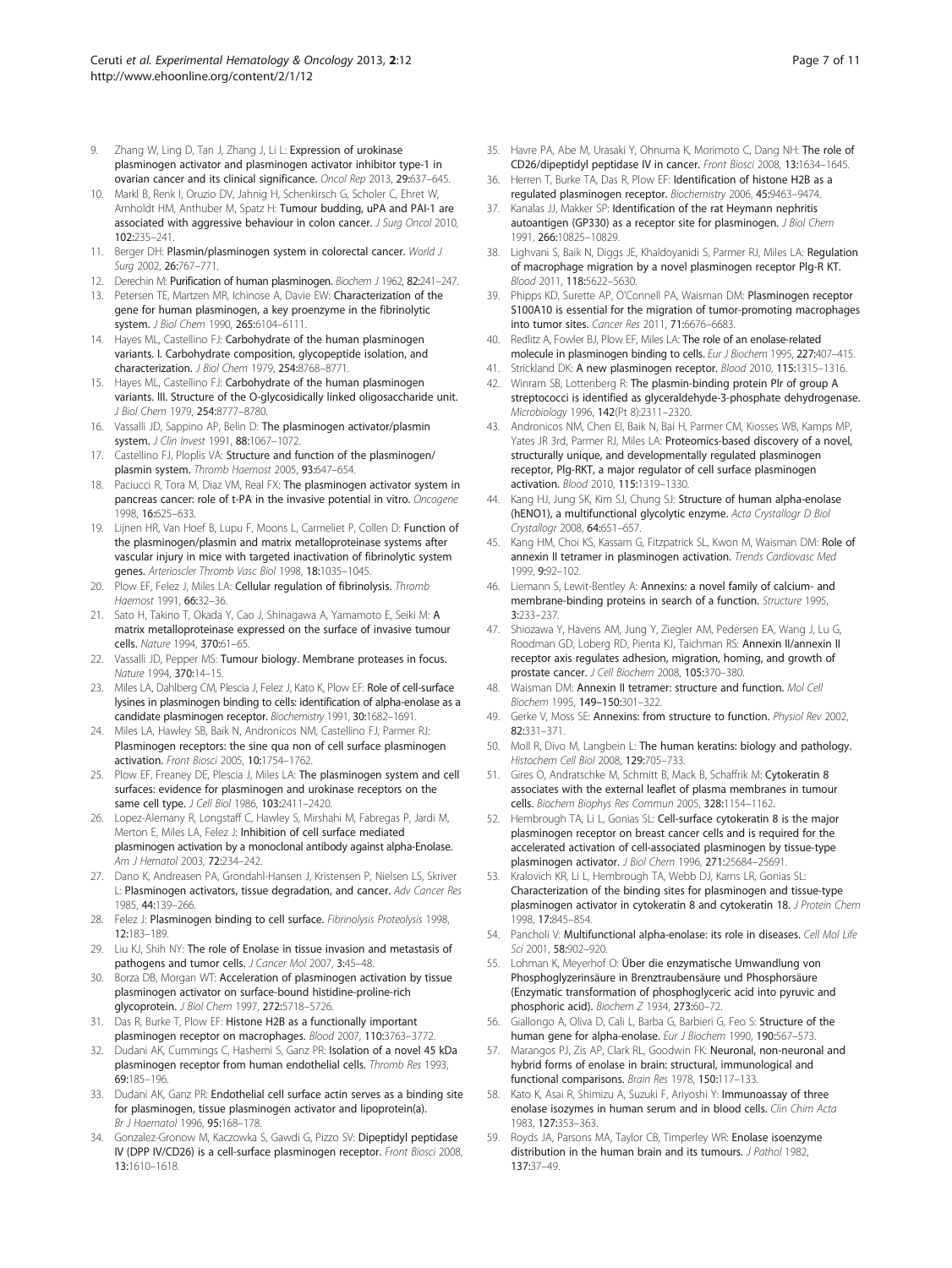- <span id="page-7-0"></span>60. Asch HL, Mayhew E, Lazo RO, Asch BB: Lipids noncovalently associated with keratins and other cytoskeletal proteins of mouse mammary epithelial cells in primary culture. Biochim Biophys Acta 1990, 1034:303–308.
- 61. Vidrich A, Gilmartin ME, Mitchell J, Freedberg IM: Postsynthetic modifications of epithelial keratins. Ann N Y Acad Sci 1985, 455:354–370.
- 62. Chan R, Rossitto PV, Edwards BF, Cardiff RD: Presence of proteolytically processed keratins in the culture medium of MCF-7 cells. Cancer Res 1986, 46:6353–6359.
- 63. Chou CF, Riopel CL, Rott LS, Omary MB: A significant soluble keratin fraction in 'simple' epithelial cells. Lack of an apparent phosphorylation and glycosylation role in keratin solubility. J Cell Sci 1993, 105(Pt 2):433-444
- 64. Hembrough TA, Kralovich KR, Li L, Gonias SL: Cytokeratin 8 released by breast carcinoma cells in vitro binds plasminogen and tissue-type plasminogen activator and promotes plasminogen activation. Biochem J 1996, 317(Pt 3):763–769.
- 65. Zheng L, Foley K, Huang L, Leubner A, Mo G, Olino K, Edil BH, Mizuma M, Sharma R, Le DT, et al: Tyrosine 23 phosphorylation-dependent cellsurface localization of annexin A2 is required for invasion and metastases of pancreatic cancer. PLoS One 2011, 6:e19390.
- 66. Cooper JA, Esch FS, Taylor SS, Hunter T: Phosphorylation sites in enolase and lactate dehydrogenase utilized by tyrosine protein kinases in vivo and in vitro. *J Biol Chem* 1984, 259:7835-7841.
- 67. Capello M, Ferri-Borgogno S, Cappello P, Novelli F: alpha-Enolase: a promising therapeutic and diagnostic tumor target. FEBS J 2011, 278:1064-1074.
- Bao H, Jiang M, Zhu M, Sheng F, Ruan J, Ruan C: Overexpression of Annexin II affects the proliferation, apoptosis, invasion and production of proangiogenic factors in multiple myeloma. Int J Hematol 2009, 90:177–185.
- 69. Chiang Y, Rizzino A, Sibenaller ZA, Wold MS, Vishwanatha JK: Specific down-regulation of annexin II expression in human cells interferes with cell proliferation. Mol Cell Biochem 1999, 199:139–147.
- 70. Creutz CE: The annexins and exocytosis. Science 1992, 258:924–931.
- 71. Hajjar KA, Krishnan S: Annexin II: a mediator of the plasmin/plasminogen activator system. Trends Cardiovasc Med 1999, 9:128–138.
- 72. Hajjar KA, Menell JS: Annexin II: a novel mediator of cell surface plasmin generation. Ann N Y Acad Sci 1997, 811:337–349.
- 73. Ling Q, Jacovina AT, Deora A, Febbraio M, Simantov R, Silverstein RL, Hempstead B, Mark WH, Hajjar KA: Annexin II regulates fibrin homeostasis and neoangiogenesis in vivo. J Clin Invest 2004, 113:38-48.
- 74. Gould KL, Woodgett JR, Isacke CM, Hunter T: The protein-tyrosine kinase substrate p36 is also a substrate for protein kinase C in vitro and in vivo. Mol Cell Biol 1986, 6:2738–2744.
- 75. Hayes MJ, Moss SE: Annexin 2 has a dual role as regulator and effector of v-Src in cell transformation. J Biol Chem 2009, 284:10202–10210.
- 76. Hubaishy I, Jones PG, Bjorge J, Bellagamba C, Fitzpatrick S, Fujita DJ, Waisman DM: Modulation of annexin II tetramer by tyrosine phosphorylation. Biochem 1995, 34:14527–14534.
- 77. Biener Y, Feinstein R, Mayak M, Kaburagi Y, Kadowaki T, Zick Y: Annexin II is a novel player in insulin signal transduction. Possible association between annexin II phosphorylation and insulin receptor internalization. J Biol Chem 1996, 271:29489–29496.
- 78. Jiang Y, Chan JL, Zong CS, Wang LH: Effect of tyrosine mutations on the kinase activity and transforming potential of an oncogenic human insulin-like growth factor I receptor. J Biol Chem 1996, 271:160–167.
- 79. Brambilla R, Zippel R, Sturani E, Morello L, Peres A, Alberghina L: Characterization of the tyrosine phosphorylation of calpactin I (annexin II) induced by platelet-derived growth factor. Biochem J 1991, 278(Pt 2):447-452.
- 80. Zhao WQ, Chen GH, Chen H, Pascale A, Ravindranath L, Quon MJ, Alkon DL: Secretion of Annexin II via activation of insulin receptor and insulin-like growth factor receptor. J Biol Chem 2003, 278:4205–4215.
- 81. Chen R, Brentnall TA, Pan S, Cooke K, Moyes KW, Lane Z, Crispin DA, Goodlett DR, Aebersold R, Bronner MP: Quantitative proteomics analysis reveals that proteins differentially expressed in chronic pancreatitis are also frequently involved in pancreatic cancer. Mol Cell Proteomics 2007, 6:1331–1342.
- 82. Cole SP, Pinkoski MJ, Bhardwaj G, Deeley RG: Elevated expression of annexin II (lipocortin II, p36) in a multidrug resistant small cell lung cancer cell line. Br J Cancer 1992, 65:498–502.
- 83. Delys L, Detours V, Franc B, Thomas G, Bogdanova T, Tronko M, Libert F, Dumont JE, Maenhaut C: Gene expression and the biological phenotype of papillary thyroid carcinomas. Oncogene 2007, 26:7894–7903.
- 84. Domoto T, Miyama Y, Suzuki H, Teratani T, Arai K, Sugiyama T, Takayama T, Mugiya S, Ozono S, Nozawa R: Evaluation of S100A10, annexin II and B-FABP expression as markers for renal cell carcinoma. Cancer Sci 2007, 98:77–82.
- 85. Emoto K, Sawada H, Yamada Y, Fujimoto H, Takahama Y, Ueno M, Takayama T, Uchida H, Kamada K, Naito A, et al: Annexin II overexpression is correlated with poor prognosis in human gastric carcinoma. Anticancer Res 2001, 21:1339–1345.
- 86. Emoto K, Yamada Y, Sawada H, Fujimoto H, Ueno M, Takayama T, Kamada K, Naito A, Hirao S, Nakajima Y: Annexin II overexpression correlates with stromal tenascin-C overexpression: a prognostic marker in colorectal carcinoma. Cancer 2001, 92:1419–1426.
- 87. Esposito I, Penzel R, Chaib-Harrireche M, Barcena U, Bergmann F, Riedl S, Kayed H, Giese N, Kleeff J, Friess H, Schirmacher P: Tenascin C and annexin II expression in the process of pancreatic carcinogenesis. J Pathol 2006, 208:673–685.
- 88. Guedj N, Zhan Q, Perigny M, Rautou PE, Degos F, Belghiti J, Farges O, Bedossa P, Paradis V: Comparative protein expression profiles of hilar and peripheral hepatic cholangiocarcinomas. J Hepatol 2009, 51:93–101.
- 89. Guzman Aranguez A, Olmo N, Turnay J, Lecona E, Perez Ramos P, Lopez De Silanes I, Lizarbe MA: Differentiation of human colon adenocarcinoma cells alters the expression and intracellular localization of annexins A1, A2, and A5. J Cell Biochem 2005, 94:178–193.
- 90. Ji NY, Park MY, Kang YH, Lee CI, Kim DG, Yeom YI, Jang YJ, Myung PK, Kim JW, Lee HG, et al: Evaluation of annexin II as a potential serum marker for hepatocellular carcinoma using a developed sandwich ELISA method. Int J Mol Med 2009, 24:765–771.
- 91. Liu Y, Wang Z, Jiang M, Dai L, Zhang W, Wu D, Ruan C: The expression of annexin II and its role in the fibrinolytic activity in acute promyelocytic leukemia. Leuk Res 2011, 35:879–884.
- 92. Liu Y, Zhu X, Zhu J, Liao S, Tang Q, Liu K, Guan X, Zhang J, Feng Z: Identification of differential expression of genes in hepatocellular carcinoma by suppression subtractive hybridization combined cDNA microarray. Oncol Rep 2007, 18:943–951.
- 93. Mohammad HS, Kurokohchi K, Yoneyama H, Tokuda M, Morishita A, Jian G, Shi L, Murota M, Tani J, Kato K, et al: Annexin A2 expression and phosphorylation are up-regulated in hepatocellular carcinoma. Int J Oncol 2008, 33:1157–1163.
- Musholt TJ, Hanack J, Brehm C, von Wasielewski R, Musholt PB: Searching for non-RET molecular alterations in medullary thyroid carcinoma: expression analysis by mRNA differential display. World J Surg 2005, 29:472–482.
- 95. Olwill SA, McGlynn H, Gilmore WS, Alexander HD: Annexin II cell surface and mRNA expression in human acute myeloid leukaemia cell lines. Thromb Res 2005, 115:109–114.
- Pei H, Zhu H, Zeng S, Li Y, Yang H, Shen L, Chen J, Zeng L, Fan J, Li X, et al: Proteome analysis and tissue microarray for profiling protein markers associated with lymph node metastasis in colorectal cancer. J Proteome Res 2007, 6:2495–2501.
- 97. Reeves SA, Chavez-Kappel C, Davis R, Rosenblum M, Israel MA: Developmental regulation of annexin II (Lipocortin 2) in human brain and expression in high grade glioma. Cancer Res 1992, 52:6871–6876.
- Roseman BJ, Bollen A, Hsu J, Lamborn K, Israel MA: Annexin II marks astrocytic brain tumors of high histologic grade. Oncol Res 1994, 6:561–567.
- 99. Zhang J, Guo B, Zhang Y, Cao J, Chen T: Silencing of the annexin II gene down-regulates the levels of S100A10, c-Myc, and plasmin and inhibits breast cancer cell proliferation and invasion. Saudi Med J 2010, 31:374–381.
- 100. Zhong LP, Wei KJ, Yang X, Zhang L, Zhou XJ, Pan HY, Li J, Chen WT, Zhang ZY: Increased expression of Annexin A2 in oral squamous cell carcinoma. Arch Oral Biol 2009, 54:17–25.
- 101. Zimmermann U, Woenckhaus C, Pietschmann S, Junker H, Maile S, Schultz K, Protzel C, Giebel J: Expression of annexin II in conventional renal cell carcinoma is correlated with Fuhrman grade and clinical outcome. Virchows Arch 2004, 445:368–374.
- 102. Inokuchi J, Narula N, Yee DS, Skarecky DW, Lau A, Ornstein DK, Tyson DR: Annexin A2 positively contributes to the malignant phenotype and secretion of IL-6 in DU145 prostate cancer cells. Int J Cancer 2009, 124:68–74.
- 103. Longerich T, Haller MT, Mogler C, Aulmann S, Lohmann V, Schirmacher P, Brand K: Annexin A2 as a differential diagnostic marker of hepatocellular tumors. Pathol Res Pract 2011, 207:8-14.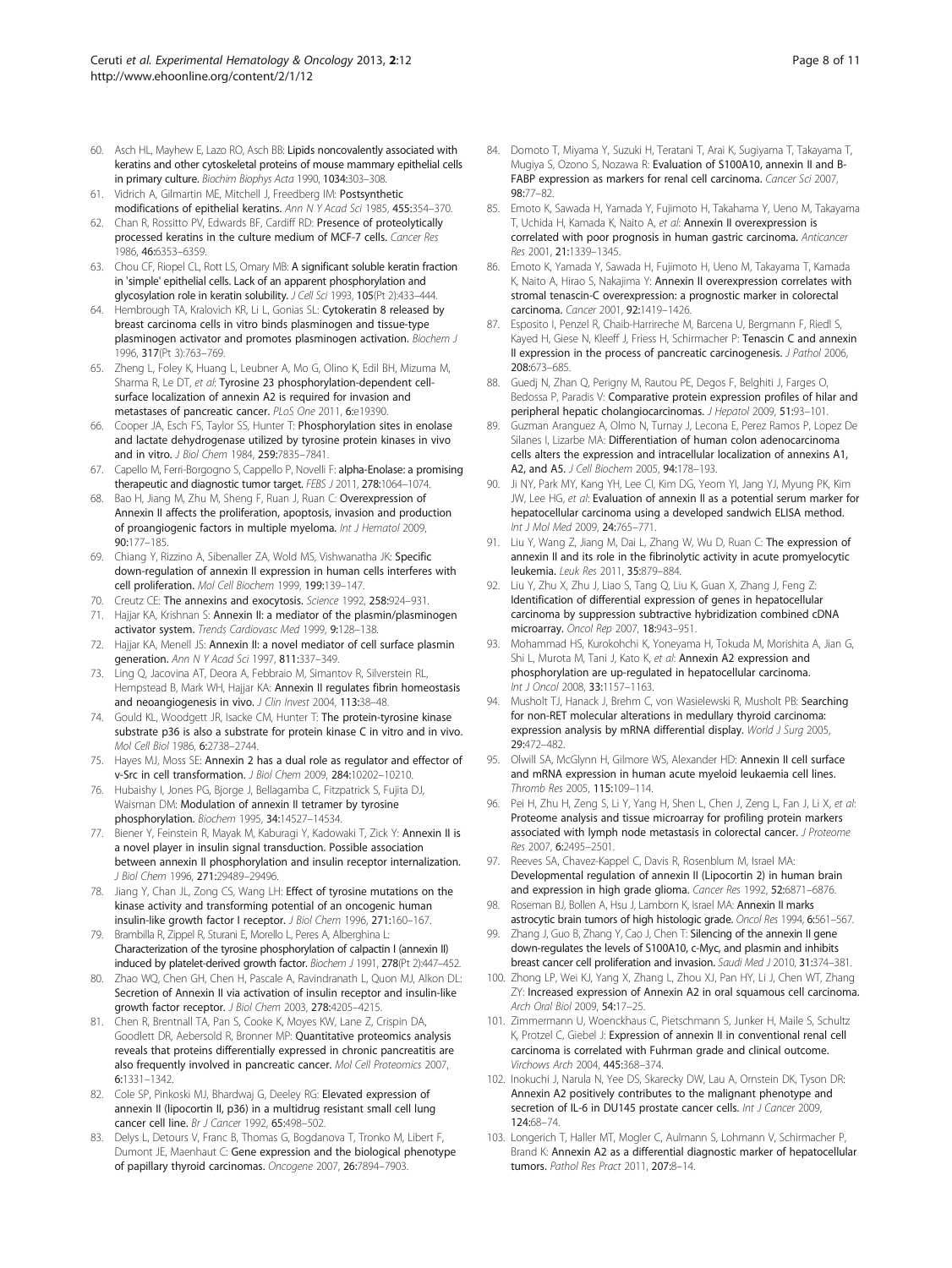- <span id="page-8-0"></span>104. Takano S, Togawa A, Yoshitomi H, Shida T, Kimura F, Shimizu H, Yoshidome H, Ohtsuka M, Kato A, Tomonaga T, et al: Annexin II overexpression predicts rapid recurrence after surgery in pancreatic cancer patients undergoing gemcitabine-adjuvant chemotherapy. Ann Surg Oncol 2008, 15:3157–3168.
- 105. Pena-Alonso E, Rodrigo JP, Parra IC, Pedrero JM, Meana MV, Nieto CS, Fresno MF, Morgan RO, Fernandez MP: Annexin A2 localizes to the basal epithelial layer and is down-regulated in dysplasia and head and neck squamous cell carcinoma. Cancer Lett 2008, 263:89–98.
- 106. Qi YJ, He QY, Ma YF, Du YW, Liu GC, Li YJ, Tsao GS, Ngai SM, Chiu JF: Proteomic identification of malignant transformation-related proteins in esophageal squamous cell carcinoma. J Cell Biochem 2008, 104:1625–1635.
- 107. Rodrigo JP, Lequerica-Fernandez P, Rosado P, Allonca E, Garcia-Pedrero JM, de Vicente JC: Clinical significance of annexin A2 downregulation in oral squamous cell carcinoma. Head Neck 2011, 33:1708–1714.
- 108. Zhang X, Zhi HY, Zhang J, Wang XQ, Zhou CN, Wu M, Sun YT, Liu ZH: Expression of annexin II in human esophageal squamous cell carcinoma. Zhonghua Zhong Liu Za Zhi 2003, 25:353-355.
- 109. Zhi H, Zhang J, Hu G, Lu J, Wang X, Zhou C, Wu M, Liu Z: The deregulation of arachidonic acid metabolism-related genes in human esophageal squamous cell carcinoma. Int J Cancer 2003, 106:327–333.
- 110. Gillette JM, Chan DC, Nielsen-Preiss SM: Annexin 2 expression is reduced in human osteosarcoma metastases. J Cell Biochem 2004, 92:820–832.
- 111. Chetcuti A, Margan SH, Russell P, Mann S, Millar DS, Clark SJ, Rogers J, Handelsman DJ, Dong Q: Loss of annexin II heavy and light chains in prostate cancer and its precursors. Cancer Res 2001, 61:6331–6334.
- 112. Liu JW, Shen JJ, Tanzillo-Swarts A, Bhatia B, Maldonado CM, Person MD, Lau SS, Tang DG: Annexin II expression is reduced or lost in prostate cancer cells and its re-expression inhibits prostate cancer cell migration. Oncogene 2003, 22:1475–1485.
- 113. Yee DS, Narula N, Ramzy I, Boker J, Ahlering TE, Skarecky DW, Ornstein DK: Reduced annexin II protein expression in high-grade prostatic intraepithelial neoplasia and prostate cancer. Arch Pathol Lab Med 2007, 131:902–908.
- 114. Sharma M, Blackman MR, Sharma MC: Antibody-directed neutralization of annexin II (ANX II) inhibits neoangiogenesis and human breast tumor growth in a xenograft model. Exp Mol Pathol 2012, 92:175–184.
- 115. Sharma M, Ownbey RT, Sharma MC: Breast cancer cell surface annexin II induces cell migration and neoangiogenesis via tPA dependent plasmin generation. Exp Mol Pathol 2010, 88:278-286.
- 116. Sharma MR, Koltowski L, Ownbey RT, Tuszynski GP, Sharma MC: Angiogenesis-associated protein annexin II in breast cancer: selective expression in invasive breast cancer and contribution to tumor invasion and progression. Exp Mol Pathol 2006, 81:146–156.
- 117. Sharma MR, Rothman V, Tuszynski GP, Sharma MC: Antibody-directed targeting of angiostatin's receptor annexin II inhibits Lewis Lung Carcinoma tumor growth via blocking of plasminogen activation: possible biochemical mechanism of angiostatin's action. Exp Mol Pathol 2006, 81:136–145.
- 118. Zhang F, Zhang L, Zhang B, Wei X, Yang Y, Qi RZ, Ying G, Zhang N, Niu R: Anxa2 plays a critical role in enhanced invasiveness of the multidrug resistant human breast cancer cells. J Proteome Res 2009, 8:5041–5047.
- 119. Shukla S, Govekar RB, Sirdeshmukh R, Sundaram CS, D'Cruz AK, Pathak KA, Kane SV, Zingde SM: Tumor antigens eliciting autoantibody response in cancer of gingivo-buccal complex. Proteomics Clin Appl 2007, 1:1592–1604.
- 120. Shukla S, Pranay A, D'Cruz AK, Chaturvedi P, Kane SV, Zingde SM: Immunoproteomics reveals that cancer of the tongue and the gingivobuccal complex exhibit differential autoantibody response. Cancer Biomark 2009, 5:127–135.
- 121. Ohno Y, Izumi M, Kawamura T, Nishimura T, Mukai K, Tachibana M: Annexin II represents metastatic potential in clear-cell renal cell carcinoma. Br J Cancer 2009, 101:287–294.
- 122. Brichory FM, Misek DE, Yim AM, Krause MC, Giordano TJ, Beer DG, Hanash SM: An immune response manifested by the common occurrence of annexins I and II autoantibodies and high circulating levels of IL-6 in lung cancer. Proc Natl Acad Sci USA 2001, 98:9824–9829.
- 123. Barua A, Edassery SL, Bitterman P, Abramowicz JS, Dirks AL, Bahr JM, Hales DB, Bradaric MJ, Luborsky JL: Prevalence of antitumor antibodies in laying hen model of human ovarian cancer. Int J Gynecol Cancer 2009, 19:500-507.
- 124. Lutz E, Yeo CJ, Lillemoe KD, Biedrzycki B, Kobrin B, Herman J, Sugar E, Piantadosi S, Cameron JL, Solt S, et al: A lethally irradiated allogeneic

granulocyte-macrophage colony stimulating factor-secreting tumor vaccine for pancreatic adenocarcinoma. A Phase II trial of safety, efficacy, and immune activation. Ann Surg 2011, 253:328–335.

- 125. Heinzel S, Rea D, Offringa R, Pawelec G: The self peptide annexin II (208–223) presented by dendritic cells sensitizes autologous CD4+ T lymphocytes to recognize melanoma cells. Cancer Immunol Immunother 2001, 49:671–678.
- 126. Fukunaga Y, Bandoh S, Fujita J, Yang Y, Ueda Y, Hojo S, Dohmoto K, Tojo Y, Takahara J, Ishida T: Expression of cytokeratin 8 in lung cancer cell lines and measurement of serum cytokeratin 8 in lung cancer patients. Lung Cancer 2002, 38:31–38.
- 127. Imai S, Nagano K, Yoshida Y, Okamura T, Yamashita T, Abe Y, Yoshikawa T, Yoshioka Y, Kamada H, Mukai Y, et al: Development of an antibody proteomics system using a phage antibody library for efficient screening of biomarker proteins. Biomaterials 2011, 32:162–169.
- 128. Kim TM, Jeong HJ, Seo MY, Kim SC, Cho G, Park CH, Kim TS, Park KH, Chung HC, Rha SY: Determination of genes related to gastrointestinal tract origin cancer cells using a cDNA microarray. Clin Cancer Res 2005, 11:79-86.
- 129. Wikman H, Kettunen E, Seppanen JK, Karjalainen A, Hollmen J, Anttila S, Knuutila S: Identification of differentially expressed genes in pulmonary adenocarcinoma by using cDNA array. Oncogene 2002, 21:5804–5813.
- 130. Teramoto R, Minagawa H, Honda M, Miyazaki K, Tabuse Y, Kamijo K, Ueda T, Kaneko S: Protein expression profile characteristic to hepatocellular carcinoma revealed by 2D-DIGE with supervised learning. Biochim Biophys Acta 2008, 1784:764–772.
- 131. Livasy CA, Karaca G, Nanda R, Tretiakova MS, Olopade OI, Moore DT, Perou CM: Phenotypic evaluation of the basal-like subtype of invasive breast carcinoma. Mod Pathol 2006, 19:264–271.
- 132. Hamrita B, Chahed K, Kabbage M, Guillier CL, Trimeche M, Chaieb A, Chouchane L: Identification of tumor antigens that elicit a humoral immune response in breast cancer patients' sera by serological proteome analysis (SERPA). Clin Chim Acta 2008, 393:95–102.
- 133. Bonin S, Brunetti D, Benedetti E, Dotti I, Gorji N, Stanta G: Molecular characterisation of breast cancer patients at high and low recurrence risk. Virchows Arch 2008, 452:241–250.
- 134. Obermajer N, Doljak B, Kos J: Cytokeratin 8 ectoplasmic domain binds urokinase-type plasminogen activator to breast tumor cells and modulates their adhesion, growth and invasiveness. Mol Cancer 2009, 8:88.
- 135. Liu F, Chen Z, Wang J, Shao X, Cui Z, Yang C, Zhu Z, Xiong D: Overexpression of cell surface cytokeratin 8 in multidrug-resistant MCF-7 /MX cells enhances cell adhesion to the extracellular matrix. Neoplasia 2008, 10:1275–1284.
- 136. Liu F, Fan D, Qi J, Zhu H, Zhou Y, Yang C, Zhu Z, Xiong D: Co-expression of cytokeratin 8 and breast cancer resistant protein indicates a multifactorial drug-resistant phenotype in human breast cancer cell line. Life Sci 2008, 83:496–501.
- 137. Ditzel HJ, Strik MC, Larsen MK, Willis AC, Waseem A, Kejling K, Jensenius JC: Cancer-associated cleavage of cytokeratin 8/18 heterotypic complexes exposes a neoepitope in human adenocarcinomas. J Biol Chem 2002, 277:21712–21722.
- 138. Pfaff M, O'Connor R, Vollmers HP, Muller-Hermelink HK: Human monoclonal antibody against a tissue polypeptide antigen-related protein from a patient with a signet-ring cell carcinoma of the stomach. Cancer Res 1990, 50:5192–5198.
- 139. Gires O, Munz M, Schaffrik M, Kieu C, Rauch J, Ahlemann M, Eberle D, Mack B, Wollenberg B, Lang S, et al: Profile identification of disease-associated humoral antigens using AMIDA, a novel proteomics-based technology. Cell Mol Life Sci 2004, 61:1198–1207.
- 140. Le Naour F, Brichory F, Misek DE, Brechot C, Hanash SM, Beretta L: A distinct repertoire of autoantibodies in hepatocellular carcinoma identified by proteomic analysis. Mol Cell Proteomics 2002, 1:197–203.
- 141. Li L, Chen SH, Yu CH, Li YM, Wang SQ: Identification of hepatocellularcarcinoma-associated antigens and autoantibodies by serological proteome analysis combined with protein microarray. J Proteome Res 2008, 7:611–620.
- 142. Gharib TG, Chen G, Wang H, Huang CC, Prescott MS, Shedden K, Misek DE, Thomas DG, Giordano TJ, Taylor JM, et al: Proteomic analysis of cytokeratin isoforms uncovers association with survival in lung adenocarcinoma. Neoplasia 2002, 4:440–448.
- 143. Yamashiro Y, Takei K, Umikawa M, Asato T, Oshiro M, Uechi Y, Ishikawa T, Taira K, Uezato H, Kariya K: Ectopic coexpression of keratin 8 and 18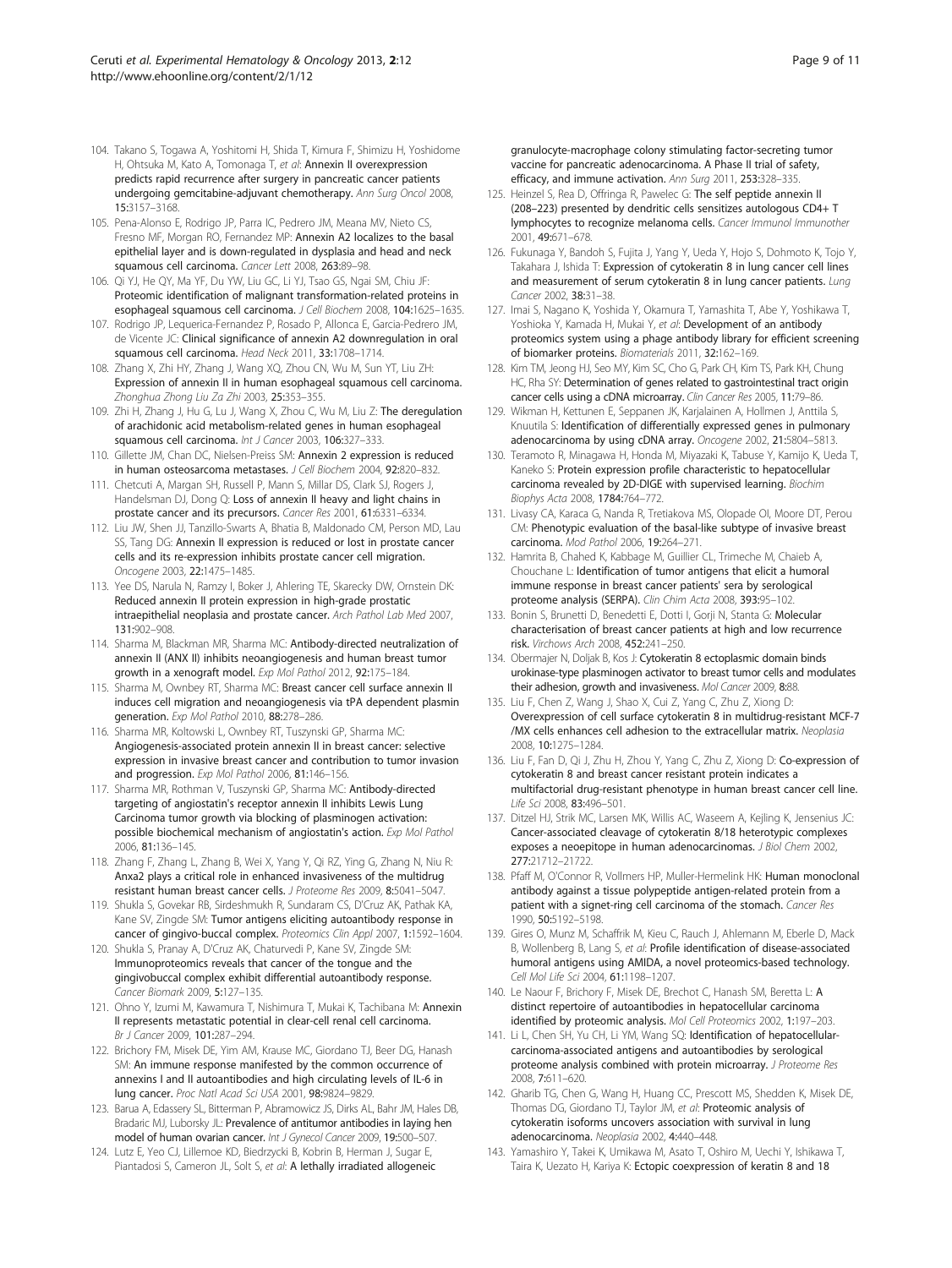<span id="page-9-0"></span>promotes invasion of transformed keratinocytes and is induced in patients with cutaneous squamous cell carcinoma. Biochem Biophys Res Commun 2010, 399:365–372.

- 144. Kabukcuoglu S, Ozalp SS, Yalcin OT, Colak E, Abubakar AA: Comparison of histopathologic classification and surgical stage by cytokeratin 8 and cytokeratin 18 in endometrial cancer. Eur J Gynaecol Oncol 2010, 31:641–644.
- 145. Schaafsma HE, Van Der Velden LA, Manni JJ, Peters H, Link M, Rutter DJ, Ramaekers FC: Increased expression of cytokeratins 8, 18 and vimentin in the invasion front of mucosal squamous cell carcinoma. J Pathol 1993, 170:77–86.
- 146. Warburg O, Wind F, Neglers E: The metabolism of tumors. London: Constable & Co.; 1930.
- 147. Crowther M, Brown NJ, Bishop ET, Lewis CE: Microenvironmental influence on macrophage regulation of angiogenesis in wounds and malignant tumors. J Leukoc Biol 2001, 70:478–490.
- 148. Lukashev D, Ohta A, Sitkovsky M: Hypoxia-dependent anti-inflammatory pathways in protection of cancerous tissues. Cancer Metastasis Rev 2007, 26:273–279.
- 149. Semenza GL: Hypoxia-inducible factor 1: oxygen homeostasis and disease pathophysiology. Trends Mol Med 2001, 7:345–350.
- 150. Sedoris KC, Thomas SD, Miller DM: Hypoxia induces differential translation of enolase/MBP-1. BMC Cancer 2010, 10:157.
- 151. Semenza GL, Jiang BH, Leung SW, Passantino R, Concordet JP, Maire P, Giallongo A: Hypoxia response elements in the aldolase A, enolase 1, and lactate dehydrogenase A gene promoters contain essential binding sites for hypoxia-inducible factor 1. J Biol Chem 1996, 271:32529–32537.
- 152. Altenberg B, Greulich KO: Genes of glycolysis are ubiquitously overexpressed in 24 cancer classes. Genomics 2004, 84:1014–1020.
- 153. Cao L, Li X, Zhang Y, Peng F, Yi H, Xu Y, Wang Q: Proteomic analysis of human ovarian cancer paclitaxel-resistant cell lines. Zhong Nan Da Xue Xue Bao Yi Xue Ban 2010, 35:286–294.
- 154. Cappello P, Tomaino B, Chiarle R, Ceruti P, Novarino A, Castagnoli C, Migliorini P, Perconti G, Giallongo A, Milella M, et al: An integrated humoral and cellular response is elicited in pancreatic cancer by alpha-enolase, a novel pancreatic ductal adenocarcinoma-associated antigen. Int J Cancer 2009, 125:639–648.
- 155. Govekar RB, D'Cruz AK, Alok Pathak K, Agarwal J, Dinshaw KA, Chinoy RF, Gadewal N, Kannan S, Sirdeshmukh R, Sundaram CS, et al: Proteomic profiling of cancer of the gingivo-buccal complex: Identification of new differentially expressed markers. Proteomics Clin Appl 2009, 3:1451-1462.
- 156. Hamaguchi T, Iizuka N, Tsunedomi R, Hamamoto Y, Miyamoto T, Iida M, Tokuhisa Y, Sakamoto K, Takashima M, Tamesa T, Oka M: Glycolysis module activated by hypoxia-inducible factor 1alpha is related to the aggressive phenotype of hepatocellular carcinoma. Int J Oncol 2008, 33:725-731.
- 157. Hennipman A, Smits J, van Oirschot B, van Houwelingen JC, Rijksen G, Neyt JP, Van Unnik JA, Staal GE: Glycolytic enzymes in breast cancer, benign breast disease and normal breast tissue. Tumour Biol 1987, 8:251–263.
- 158. Katayama M, Nakano H, Ishiuchi A, Wu W, Oshima R, Sakurai J, Nishikawa H, Yamaguchi S, Otsubo T: Protein pattern difference in the colon cancer cell lines examined by two-dimensional differential in-gel electrophoresis and mass spectrometry. Surg Today 2006, 36:1085–1093.
- 159. Li C, Xiao Z, Chen Z, Zhang X, Li J, Wu X, Li X, Yi H, Li M, Zhu G, Liang S: Proteome analysis of human lung squamous carcinoma. Proteomics 2006, 6:547–558.
- 160. Lopez-Pedrera C, Villalba JM, Siendones E, Barbarroja N, Gomez-Diaz C, Rodriguez-Ariza A, Buendia P, Torres A, Velasco F: Proteomic analysis of acute myeloid leukemia: Identification of potential early biomarkers and therapeutic targets. Proteomics 2006, 6(Suppl 1):S293–299.
- 161. Mikuriya K, Kuramitsu Y, Ryozawa S, Fujimoto M, Mori S, Oka M, Hamano K, Okita K, Sakaida I, Nakamura K: Expression of glycolytic enzymes is increased in pancreatic cancerous tissues as evidenced by proteomic profiling by two-dimensional electrophoresis and liquid chromatography-mass spectrometry/mass spectrometry. Int J Oncol 2007, 30:849–855.
- 162. Qi Y, Chiu JF, Wang L, Kwong DL, He QY: Comparative proteomic analysis of esophageal squamous cell carcinoma. Proteomics 2005, 5:2960–2971.
- 163. Shen J, Person MD, Zhu J, Abbruzzese JL, Li D: Protein expression profiles in pancreatic adenocarcinoma compared with normal pancreatic tissue and tissue affected by pancreatitis as detected by two-dimensional gel electrophoresis and mass spectrometry. Cancer Res 2004, 64:9018–9026.
- 164. Somiari RI, Sullivan A, Russell S, Somiari S, Hu H, Jordan R, George A, Katenhusen R, Buchowiecka A, Arciero C, et al: High-throughput proteomic analysis of human infiltrating ductal carcinoma of the breast. Proteomics 2003, 3:1863–1873.
- 165. Takashima M, Kuramitsu Y, Yokoyama Y, Iizuka N, Fujimoto M, Nishisaka T, Okita K, Oka M, Nakamura K: Overexpression of alpha enolase in hepatitis C virus-related hepatocellular carcinoma: association with tumor progression as determined by proteomic analysis. Proteomics 2005, 5:1686–1692.
- 166. Tsai ST, Chien IH, Shen WH, Kuo YZ, Jin YT, Wong TY, Hsiao JR, Wang HP, Shih NY, Wu LW: ENO1, a potential prognostic head and neck cancer marker, promotes transformation partly via chemokine CCL20 induction. Eur J Cancer 2010, 46:1712–1723.
- 167. Tu SH, Chang CC, Chen CS, Tam KW, Wang YJ, Lee CH, Lin HW, Cheng TC, Huang CS, Chu JS, et al: Increased expression of enolase alpha in human breast cancer confers tamoxifen resistance in human breast cancer cells. Breast Cancer Res Treat 2010, 121:539–553.
- 168. Wong CS, Wong VW, Chan CM, Ma BB, Hui EP, Wong MC, Lam MY, Au TC, Chan WH, Cheuk W, Chan AT: Identification of 5-fluorouracil response proteins in colorectal carcinoma cell line SW480 by two-dimensional electrophoresis and MALDI-TOF mass spectrometry. Oncol Rep 2008, 20:89–98.
- 169. Zhao J, Chang AC, Li C, Shedden KA, Thomas DG, Misek DE, Manoharan AP, Giordano TJ, Beer DG, Lubman DM: Comparative proteomics analysis of Barrett metaplasia and esophageal adenocarcinoma using twodimensional liquid mass mapping. Mol Cell Proteomics 2007, 6:987–999.
- 170. Zhou H, Chen CB, Lan J, Liu C, Liu XG, Jiang L, Wei F, Ma QJ, Dang GT, Liu ZJ: Differential proteomic profiling of chordomas and analysis of prognostic factors. J Surg Oncol 2010, 102:720–727.
- 171. Ito S, Honma T, Ishida K, Wada N, Sasaoka S, Hosoda M, Nohno T: Differential expression of the human alpha-enolase gene in oral epithelium and squamous cell carcinoma. Cancer Sci 2007, 98:499-505.
- 172. Chang GC, Liu KJ, Hsieh CL, Hu TS, Charoenfuprasert S, Liu HK, Luh KT, Hsu LH, Wu CW, Ting CC, et al: Identification of alpha-enolase as an autoantigen in lung cancer: its overexpression is associated with clinical outcomes. Clin Cancer Res 2006, 12:5746–5754.
- 173. Suzuki A, Iizuka A, Komiyama M, Takikawa M, Kume A, Tai S, Ohshita C, Kurusu A, Nakamura Y, Yamamoto A, et al: Identification of melanoma antigens using a Serological Proteome Approach (SERPA). Cancer Genomics Proteomics 2010, 7:17–23.
- 174. Chang YS, Wu W, Walsh G, Hong WK, Mao L: Enolase-alpha is frequently down-regulated in non-small cell lung cancer and predicts aggressive biological behavior. Clin Cancer Res 2003, 9:3641–3644.
- 175. Muller FL, Colla S, Aquilanti E, Manzo VE, Genovese G, Lee J, Eisenson D, Narurkar R, Deng P, Nezi L, et al: Passenger deletions generate therapeutic vulnerabilities in cancer. Nature 2012, 488:337-342.
- 176. Zhou W, Capello M, Fredolini C, Piemonti L, Liotta LA, Novelli F, Petricoin EF: Mass spectrometry analysis of the post-translational modifications of alpha-enolase from pancreatic ductal adenocarcinoma cells. J Proteome Res 2010, 9:2929–2936.
- 177. Hennipman A, van Oirschot BA, Smits J, Rijksen G, Staal GE: Glycolytic enzyme activities in breast cancer metastases. Tumour Biol 1988, 9:241–248.
- 178. Shih NY, Lai HL, Chang GC, Lin HC, Wu YC, Liu JM, Liu KJ, Tseng SW: Antialpha-enolase autoantibodies are down-regulated in advanced cancer patients. Jpn J Clin Oncol 2010, 40:663-669.
- 179. Mojtahedi Z, Safaei A, Yousefi Z, Ghaderi A: Immunoproteomics of HER2positive and HER2-negative breast cancer patients with positive lymph nodes. OMICS 2011, 15:409–418.
- 180. Sato N, Nabeta Y, Kondo H, Sahara H, Hirohashi Y, Kashiwagi K, Kanaseki T, Sato Y, Rong S, Hirai I, et al: Human CD8 and CD4 T cell epitopes of epithelial cancer antigens. Cancer Chemother Pharmacol 2000, 46(Suppl): S86–90.
- 181. Zou L, Wu Y, Pei L, Zhong D, Gen M, Zhao T, Wu J, Ni B, Mou Z, Han J, et al: Identification of leukemia-associated antigens in chronic myeloid leukemia by proteomic analysis. Leuk Res 2005, 29:1387–1391.
- 182. Huang LJ, Chen SX, Luo WJ, Jiang HH, Zhang PF, Yi H: Proteomic analysis of secreted proteins of non-small cell lung cancer. Ai Zheng 2006, 25:1361–1367.
- 183. Dot C, Guigay J, Adamus G: Anti-alpha-enolase antibodies in cancerassociated retinopathy with small cell carcinoma of the lung. Am J Ophthalmol 2005, 139:746–747.